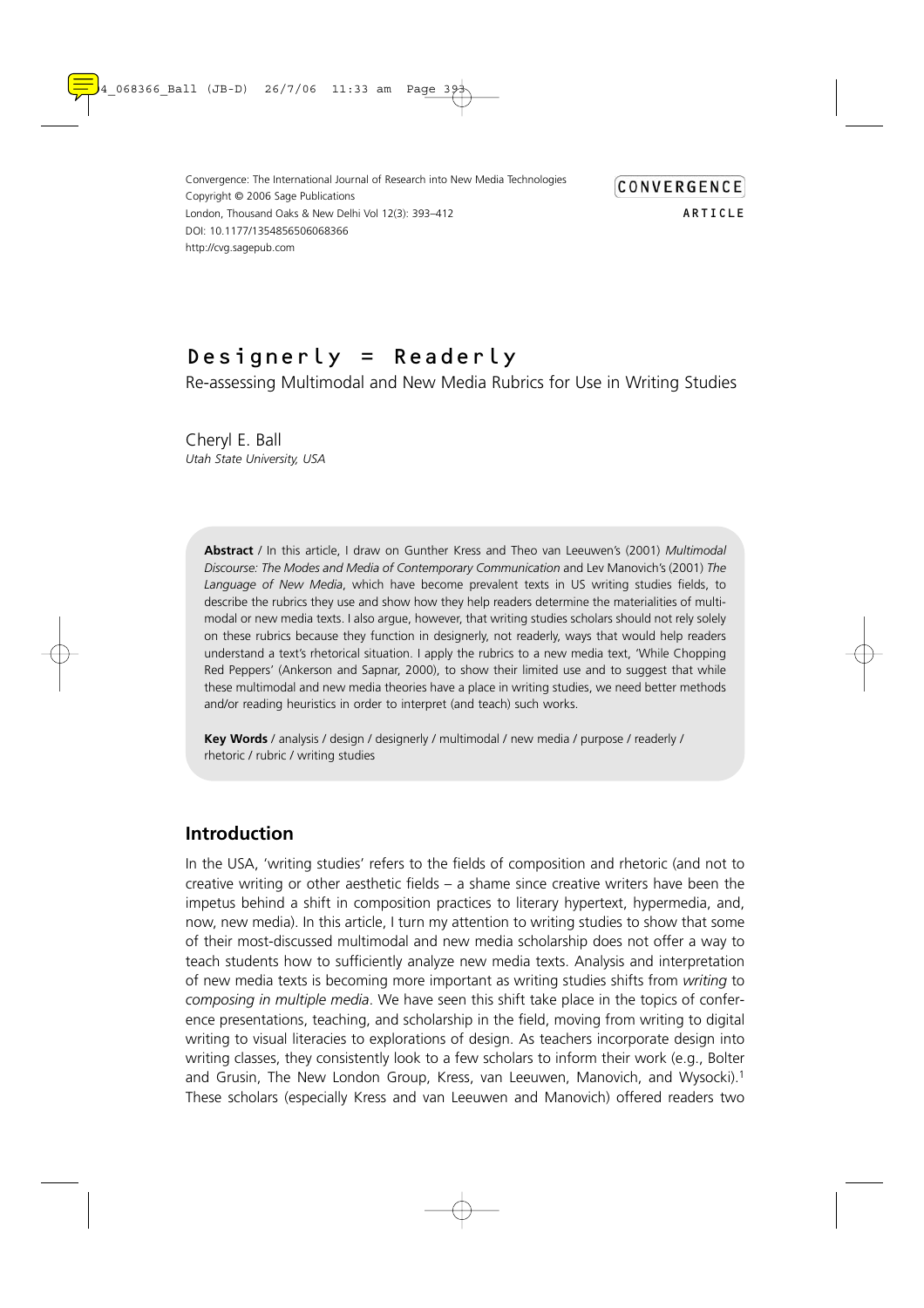incentives: (a) multimodal and new media scholarship that writing teachers could relate to, and (b) rubrics applicable to new media designs that were easily adaptable to classroom situations. Rubrics can be tricky, however, in that divorced from their context (and sometimes even *in* context) their usefulness is left unevaluated in favor of their ease of use. I am not suggesting that Kress and van Leeuwen's or Manovich's rubrics are not useful (in fact, I discuss them at length below), or that writing studies has inaccurately used them, but I do want to argue that writing studies needs meaning-making strategies more *readerly* than the initial rubrics these scholars have offered. While the term readerly might connote passivity in reading habits – unlike its counterpoint, *writerly*, which tends to connotes active reading processes – I intend, here, for readerly to be used in comparison to *designerly*, which I define as an interpretation strategy that focuses on the materiality with which a text is composed. In contrast, I use readerly to show that readers can actively discover meanings in a text that writing studies would find useful according to its literary, rhetorical, and aesthetic traditions.

The problem with designerly interpretation strategies, as I see it, is that rubrics pulled from Kress and van Leeuwen's and Manovich's theories have not yet addressed rhetorical situations of design. That is, these rubrics do not help writing teachers understand how multiple modes make meaning in a text. Instead, what Kress and van Leeuwen's four strata of multimodal communication provides is a way to discuss design processes of a text – from the perspective of a designer. What Manovich's five principles of new media provides is a technological checklist for whether a text is new media or not. While his rubric can be used by readers, interpreting a new media text according to what technological components a designer chose does not help writing teachers explain a fuller picture of the new media elements a text uses as a product of audience, purpose, and context. So, in this respect, Kress and van Leeuwen's and Manovich's rubrics are geared toward understanding designerly processes instead of readerly ones. What is needed – and, yet, what this article does not do, in favor of showing *why* this other thing is needed – is a middle ground: a way for writing teachers to help students interpret all of the modes of communication (as well as the designerly processes) in a new media text. I have written elsewhere what such a heuristic might look like (Ball and Arola, 2004; Ball, under review). For instance, *ix: visual exercises*, which I co-wrote with Kristin Arola in 2004, is a CD-ROM textbook that helps students and teachers new to visual rhetoric (and, in my opinion, new media) use terms from rhetoric, film studies, and graphic design (among other fields) to analyze a range of multimodal texts including magazine ads, photos and captions, collages, digital videos, and interactive new media texts like the creative FLASHbased text I analyze later in this article. For now, however, I turn to explaining the problem that precedes that heuristic – how multimodal and new media rubrics offer designerly, instead of readerly, interpretation strategies for new media texts.

### **Multimodal Theory as a Designerly Strategy**

For writing studies scholars, the heart of multimodal theory started with The New London Group's (NLG) publication, *Multiliteracies: Literacy Learning and the Design of Social Futures* (Cope and Kalantzis, 2000). In that text, the authors argued that processes of design can be used to change curricula from a singular, alphabetic emphasis to one of multiple modalities. The notion of *design* laid the foundation on which a *pedagogy of*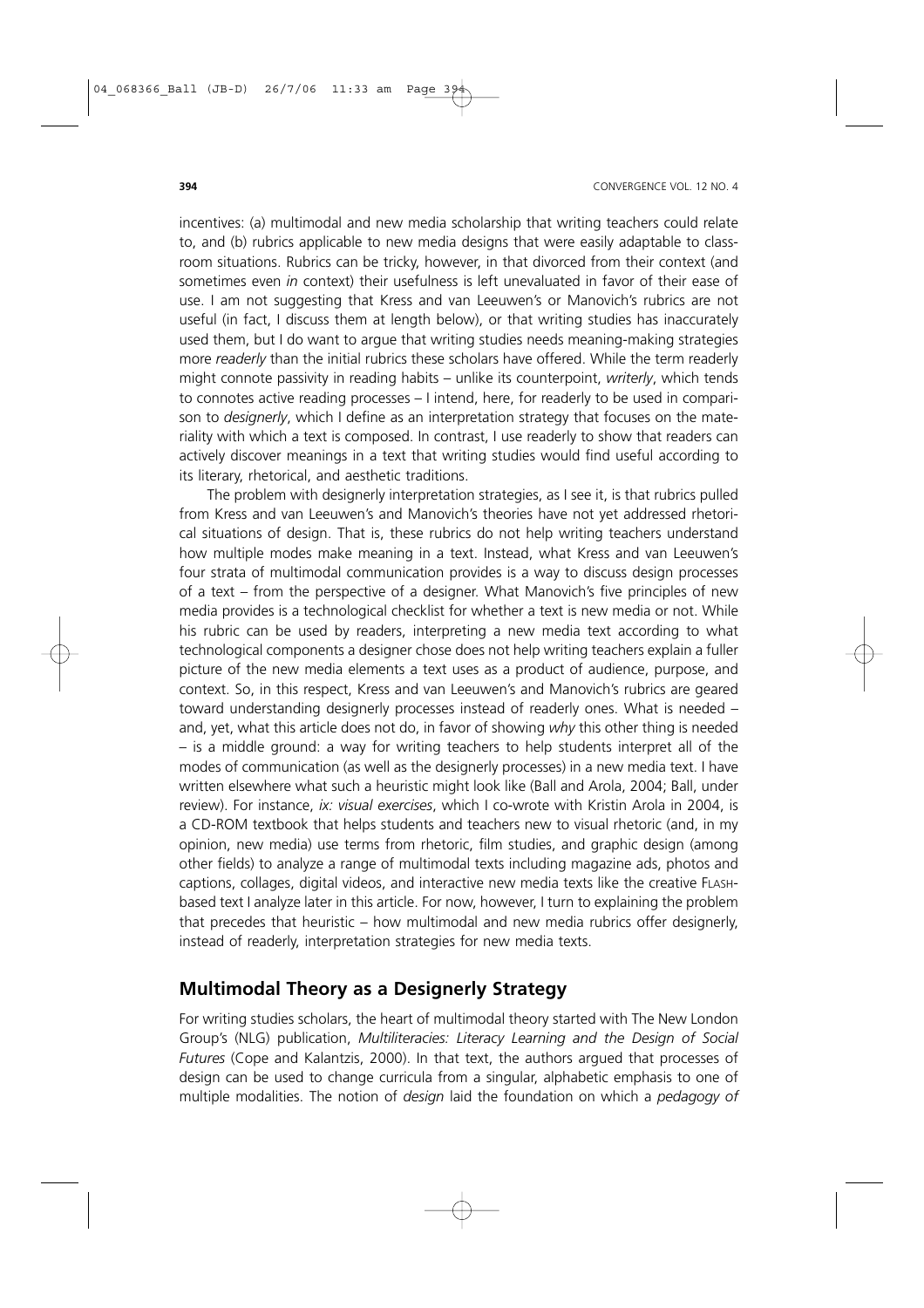*multiliteracies* could be enacted. That is, teachers could (and should) incorporate the analysis and production of multimodal texts into their curricula. The NLG offered six modes of communication – linguistic, audio, spatial, gestural, visual, and multimodal (p. 26) – that can create meaning in a design. A text's design, which uses those modes (and the materialities that comprise specific elements within those modes), is presented through a medium (or media) in which a multimodal text is distributed (p. 186). Designing is a cyclical process. This process consists of a designer engaging, or cycling through, three parts: (a) understanding *available designs*, (b) *designing* the text, and (c) presenting the *redesigned* product (p. 23). Let me briefly explain each of those parts. Available designs include 'discourses, styles, genres, [and] dialects' (p. 21). These are the standard designs, like genres and conventions, that composers are aware of and work within. Designing, the next part of the process, happens when a designer transforms one (or more) of those known, available designs into something new. That new design results in the redesigned text, which is the third part of the process. So, similar to Bolter and Grusin's (2000) discussion of how new media remediates old media and the old is remediated because of the new, the process of designing a multimodal text based on available designs to produce a redesigned text – and the accompanying weaving backand-forth, in-and-out, between these revision processes – shows the process through which a multimodal text is created.

Writing studies teachers can easily understand this cyclical design process because it is similar to the revision process in writing. What makes the NLG's contribution to writing studies significant, then, is the introduction of the language of design – that is, that 'all texts are multimodal' (p. 187), which requires teachers to engage in this larger design process (as opposed to the singular mode of the writing process, which is how most English teachers think of writing). Perhaps for writing teachers, Kress (2000; an NLG member) best spoke to writing teachers, showing them why it is important to recognize that texts are often multimodal – that even written text, for instance, cannot be 'monomodal' because audiences typically read written text within the context of its larger materiality (e.g., via the paper on which it is printed; the screen on which it is distributed) (p. 184). This recognition that all texts are multimodal – and that nonwritten modes carry semiotic meaning – was a crucial step in how writing studies has been able to embrace the production and analysis of new media texts. Many who were looking to the NLG may have thought that Kress and co-author Theo van Leeuwen's book, *Multimodal Discourse: The Modes and Media of Contemporary Communication*, might be the key to teaching students to read multimodal texts.

In *Multimodal Discourse*, Kress and van Leeuwen (2001) built on the multiliteracies tradition of the NLG by arguing that readers and designers assign semiotic meaning to all of the 'modes deployed in a multimodal object/phenomenon/text' (p. 28) from which a unified interpretation of the elements in a designed text can be made. The authors provided four strata to help readers understand the process of designing multimodal texts. These strata – *discourse*, *design*, *production*, and *distribution* – are not hierarchical; rather, they are cyclical and process-oriented, weaving through and crossing over each other to produce a final text. Kress and van Leeuwen's notion of *discourse*, the first stratum, is defined as 'socially constructed knowledge' (2001: 4). In other words, designers must start from what they know – from the cultural, social, intertextual, technological, historical, and other discourses available to them. The second stratum, *design*, helps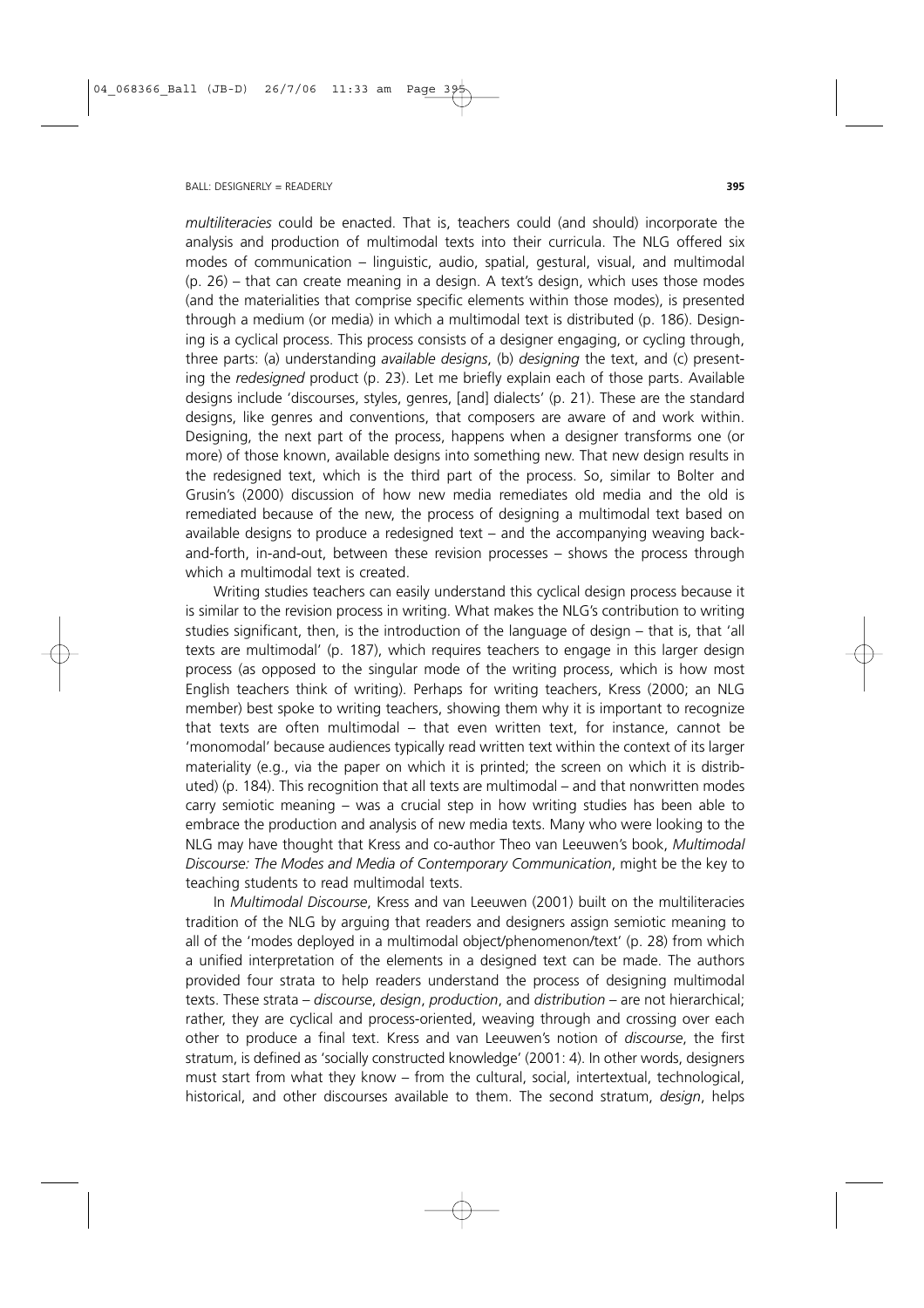designers use 'semiotic resources [to realize] discourse in the context of a given communication situation' (Kress and van Leeuwen, 2001: 5). Thus, design is the stratum during which a designer fulfills a rhetorical or aesthetic situation by choosing appropriate and available modes and media to use in a multimodal text. At the same time, a designer must take into account how to *produce* a text (e.g., in what software program) – the third stratum – and this will affect her choice of modes that can be accommodated in a particular medium. The fourth stratum, *distribution*, adds another layer to the process because the designer must decide how to get the text to readers, which also plays a role in what production medium she chooses and, thus, what modes and materials she will use in designing a text. Thus, the four strata overlap significantly in that a designer cannot compose a text without accommodating each strata during the process. For instance, if a designer knows that her text will be distributed on a website rather than a DVD, then she might choose to design the text using smaller video clips (for easier streaming and download times) as well as to produce the text in FLASH rather than DIRECTOR because of FLASH'S better movie-compression and streaming capabilities. Then, using FLASH might limit, or change, which modes she uses to accomplish the rhetorical situation for which she aims. What is important to note in the outline of the four strata is that they describe only part of the considerations a designer must make when composing a multimodal text. The strata take into account which modes and materials a designer uses and also which technologies she uses to produce and distribute a text. But the strata do not address how or why a designer chooses specific modes or elements when creating that text.

To explain how these strata function in a designed text, Kress and van Leeuwen (2001) analyzed a broad range of social and cultural texts. For example, they demonstrated how the four strata can be used to understand a child's bedroom advert, which I summarize here:

- discourse = public housing projects in Vienna, family homes in Disney's *Toy Story*, working-class homes in Amsterdam, IKEA catalogues, and child-rearing practices
- $design = color$ , spatial arrangement, etc.
- $production = print$  advertisement
- distribution = *House Beautiful* magazine (pp. 11–17)

In explicating the design elements of this advert (e.g., color, spatial arrangement, etc., as understood through the discourse of interior design), the authors attempt to show a readerly interpretation. However, what is missing from their interpretation is the larger rhetorical purpose – the 'so what?' of this advert. Readers see gestures towards a rhetorical interpretation in the elements that Kress and van Leeuwen point out in the advert (e.g., 'the "dado" which runs right around the room and makes "putting your things away" literally an omnipresent feature of the room,' [p. 17]). But such examples point more towards why a designer would choose to include that particular element than what the combinations of all the above-mentioned designed discourses mean for readers. And then there is the issue of applying this rubric to a digital, new media text like the ones that writing teachers are assigning more often (e.g., video documentaries, FLASH-based persuasive texts, Photoshopped visual arguments, etc.).

The example texts in *Multimodal Discourse*, like the child's bedroom advert, remain in comfortable territory for writing teachers because the examples rely on written text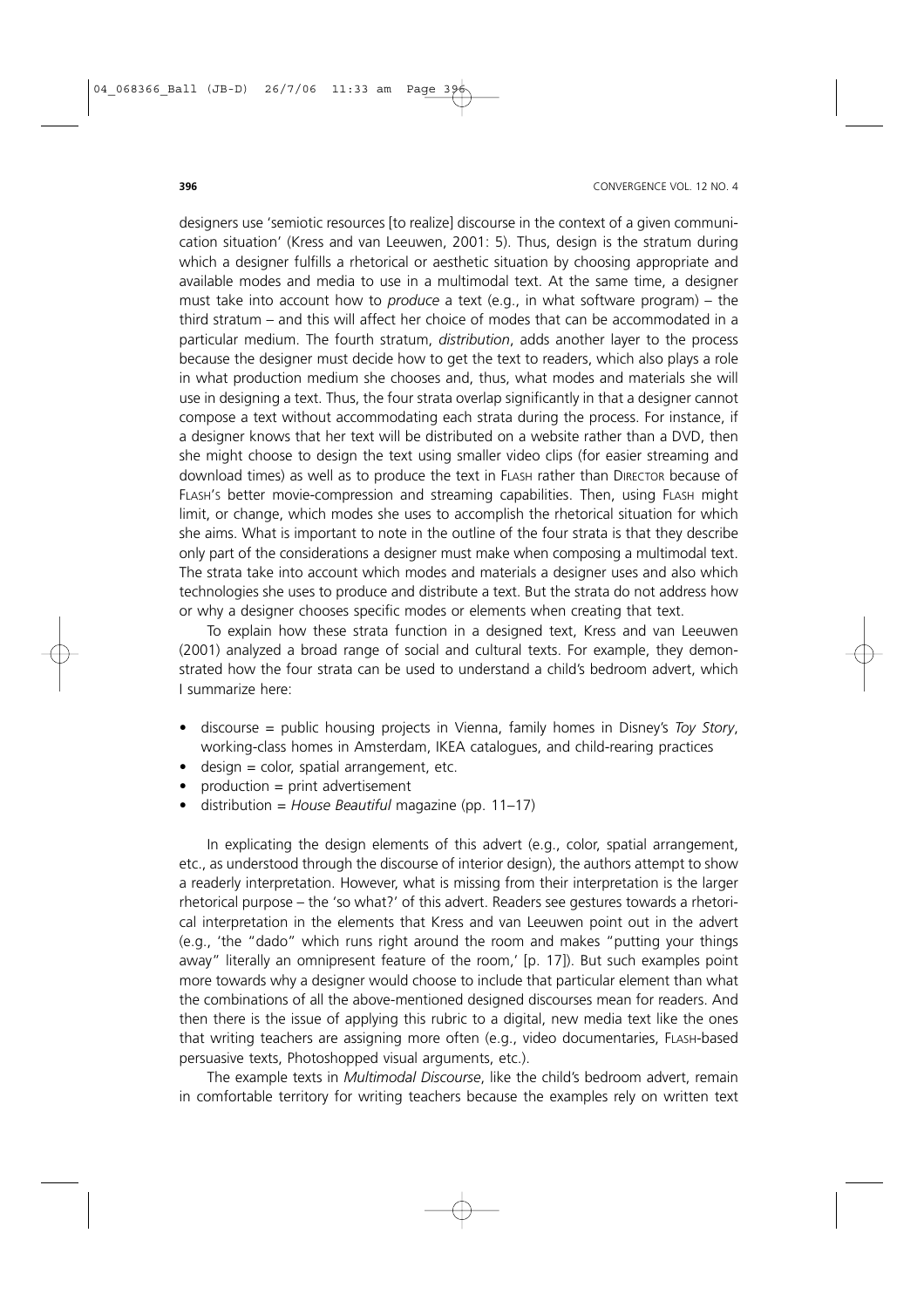and static image combinations and not on examples that require nontraditional or different reading strategies than those to which writing teachers are accustomed, such as a new media text might.<sup>2</sup> The four strata attempt to offer teachers (as the book's main audience) a way to analyze multimodal texts by breaking them into smaller units of meaning, a process which would be useful in relation to new media texts that are often designed with multiple modes; but the strata neither help readers make meaning from those individual modes nor do they help readers combine modal meanings in a readerly interpretation of a text, as writing studies teachers would find necessary in order to teach analysis or construction of a text.

### *Four Strata Show Designerly Processes*

What the following example shows is that readers can interpret a new media text by applying Kress and van Leeuwen's rubric, but that analysis is limited by the designerly intentions of the four strata. What the strata do help with is in recognizing the modes, media, and materialities in a text. In other words, the strata show *how* (and with what materials) a designer created a text but not *why*. Let me now apply each stratum to a sample new media text. For this example, I use a FLASH-based text called 'While Chopping Red Peppers' (Ankerson and Sapnar, 2000) because it is a multimodal text that combines all five of the NLG's basic modes of meaning – linguistic, audio, spatial, gestural, and visual. While I will provide a more robust interpretation of this text later in this article, readers might need to know now that 'While Chopping Red Peppers' is a poetic text that demonstrates the tense relationship between the speaker, characterized as a daughter, and her father. As I will show, these strata do not necessarily help a reader to determine the designer's purpose in choosing specific elements, modes, or media; a missed opportunity that would help a reader analyze the text in a way useful to writing studies.

The production medium and distribution method are good places to start exploring Kress and van Leeuwen's strata in 'Red Peppers' because those strata will necessitate some of the design choices. For instance, 'Red Peppers' was created in the production program Macromedia FLASH, indicated on the initial HTML title page that a reader sees when entering the text from its distribution point, the website *Poemsthatgo* (http://www.poemsthatgo.com). FLASH uses a timeline from which all elements perform. Using this program, a designer can, among other options, (a) add physical interactivity to a FLASH text using a scripting language; (b) create motion tweens, in which an element changes shape, size, speed, rotation, color, and so on, depending on the initial and concluding keyframe of that element; and (c) synchronize modal elements such as an audio track timed to change with a tweening graphic object. These features allow a designer to make choices about the text's design that other programs would not have afforded at the time. (This text was designed in 1999, at a time when FLASH was one of the few prosumer programs that allowed for the kind of features mentioned above.)

For instance, one constraint in distributing this text as a FLASH movie is download time, which depends on a reader's modem speed. Additionally, a reader is required to download and install the FLASH PLAYER plug-in to read the text. On a dial-up modem, this download might take an hour or more, by which time a reader's chance of returning to the *Poemsthatgo* site to watch the text would have been lost among procedural processes. (Of course, this process changes drastically as the technology changes from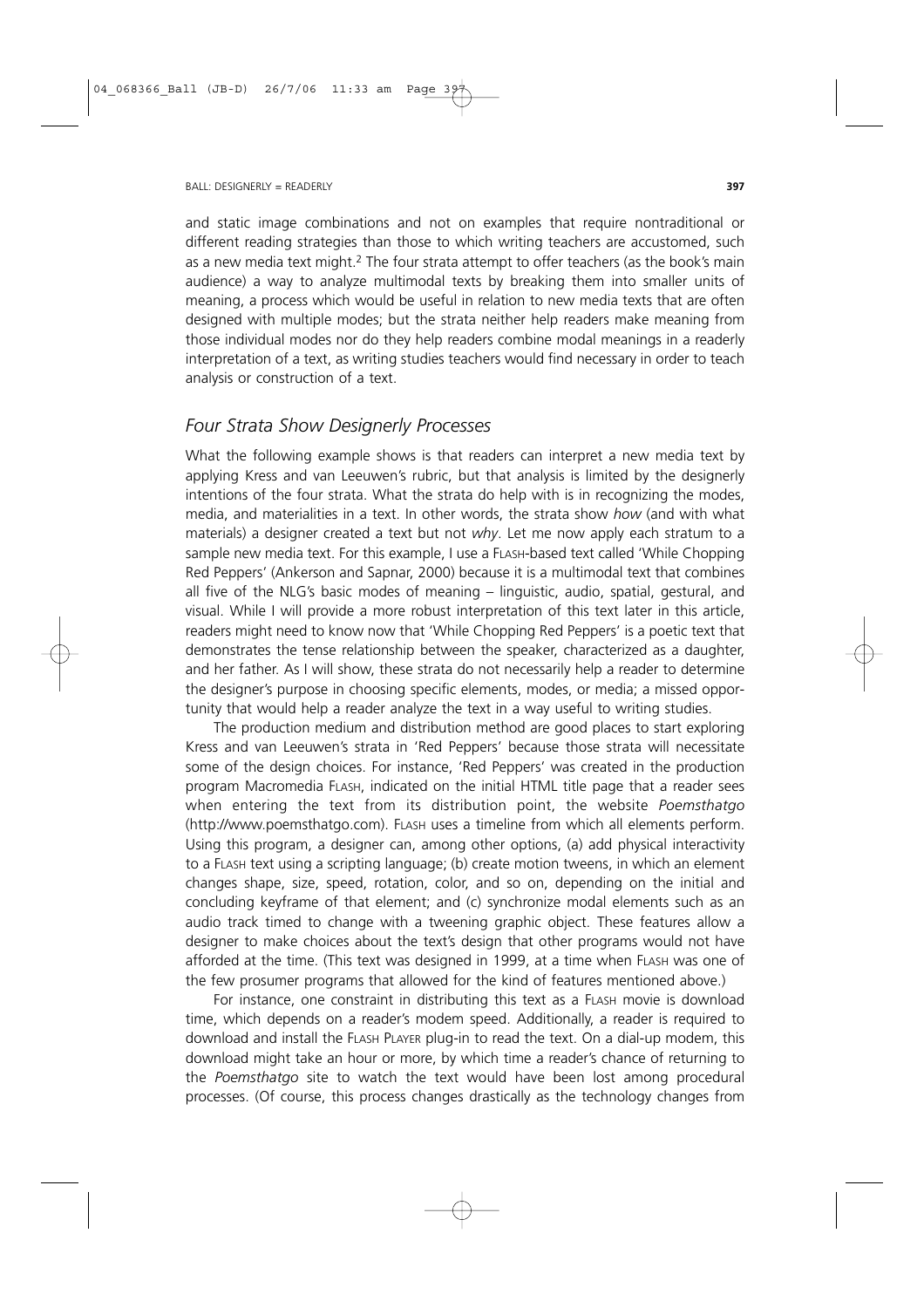dial-up to broadband. However, I offer this comparison to indicate that when the text was created in 1999, dial-up modems were the most common method of web access and still are in many parts of the world.) Distribution accounts for FLASH being the delivery method but not how the distribution process might affect a reader's interpretation of a text. That is, using distribution to approach the text in a readerly way does not advance our understanding of how a designer's use of an online FLASH text helps achieve the rhetorical purpose of the text itself. This is what Kress and van Leeuwen meant when they suggested that distribution media are not necessarily intended to add significant meaning to the text; although a reader can make an educated guess as to why the designers used FLASH and the Internet as distribution methods even though that information may not contribute to analyzing what some readers might refer to as the content of the text.

Analyzing the production medium in 'Red Peppers' also limits a reader's rhetorical interpretation. In several sections of 'Red Peppers,' voiceovers are heard at the same time that written text appears on screen (usually the same words as those that are voiced). This synchronization occurs because the designer was able to place those elements in relation to one another on the timeline. Many readers may not understand how the timeline functions in this piece – only, perhaps, to know that there *is* a timeline. The designers constructed the piece to follow the internal timeline without reader manipulation, so the text follows an always-predetermined path. Most readers would realize this from watching the text (even though I have seen some readers who wanted to click to find hidden links). A question to ask then is what meaning is gained, if any, by a reader who recognizes that the designers chose to limit the interactivity of the text? And, then, applying that question to the text's rhetorical situation: What does that designerly limitation in the production process mean in relation to the purpose of the text? Readers can hypothesize about its meaning, but answering a question such as this seems to be more a matter of recognizing the use of specific technologies, which, in an a-rhetorical move, situates the technology outside/apart from the text's content. Determining the production medium shows readers the abilities and constraints of technologies, which can lead us to eventually ask rhetorical questions about the connections between form and content; but such imaginative leaps from rubric terms to readerly interpretations are not necessarily supported or encouraged when readers are asked to separate the technological production materials from what readers are used to labeling 'content.' That is, if readers recognize that 'Red Peppers' follows pre-determined paths based on a production/distribution analysis, the rubric does not specify to take the next step to figure out why the designer made that choice. Readers (including some writing teachers) know that leap in making-making is possible with this rubric, but an audience new to interpreting new media texts may not, and that is where I see the potential hazard of applying only these designerly rubrics when analyzing new media texts.

The next stratum to explore is design, which asks readers to acknowledge the various semiotic modes in a text. In 'Red Peppers,' the semiotic modes specifically include recurring vector (algorithmic) graphics of a red pepper, a blurred outline of a girl, a knife, and a palette of vegetables, among others. The designers more generally used color, shape, audio, animation, and written text. While each of these modes carries meaning within the text, using the basic definition of the design stratum – semiotic resources that fulfill the designer's available discourses in a communication situation – does not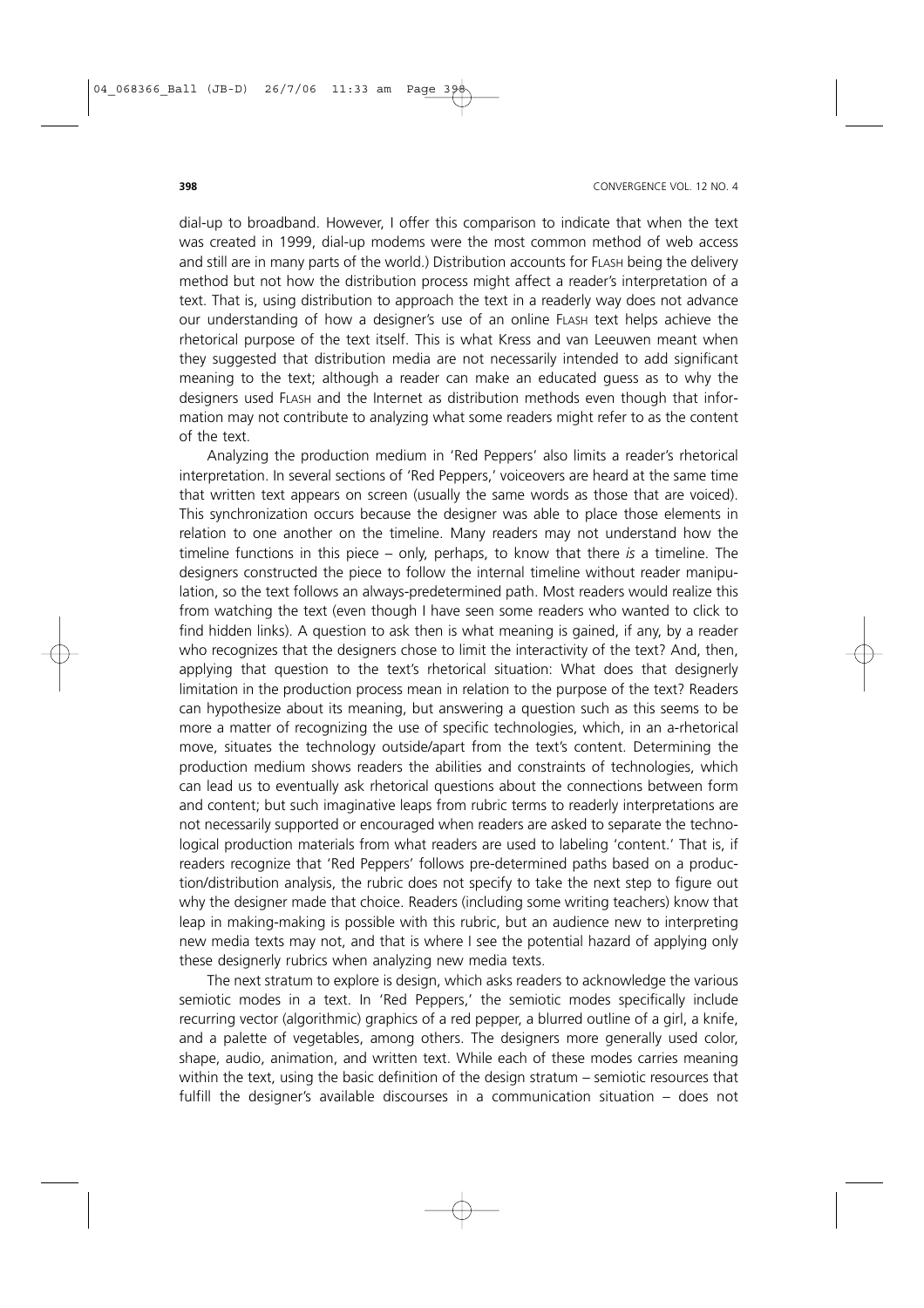necessarily help readers understand how and why those resources contribute to a rhetorical interpretation of the text unless the reader has already formed an interpretation through some other means. In other words, how have the modes a designer has chosen relate to the discourses a reader assumes (guesses?) that the designer knew? The answer to that question is that readers cannot know what specific discourses a designer intended to draw from, but a reader can apply her own discourses to understanding meanings of individual elements within a text.

In 'Red Peppers,' there are recognizable design elements from which I could determine designerly discourses. For instance, repeating graphic elements include a knife, a red pepper, a palette, and a slouched girl. Or, in the written text, a few of the major nouns and verbs include the words (most of them also spoken), 'knife,' 'father,' 'red pepper,' 'presentation,' and 'chopping.' I could surmise that these combinations of written, spoken, and graphic elements could indicate discourses of family and cooking. While there are many discourses at play in this text (e.g., digital and traditional poetics and father–daughter bonds), being able to determine discourses in a text, from a reader's viewpoint, requires a reader to be able to pick out significant (and connected) elements and determine their collective meaning (using, perhaps, a cluster-analysis or generativeanalysis model; see, e.g., Foss, 2004). This part of the interpretive process is only hinted at in Kress and van Leeuwen's notion of discourse. Overall, the four strata function perhaps exactly as Kress and van Leeuwen (2001) intended – to describe the processes a designer encounters when creating a multimodal text. Readers who have never read 'While Chopping Red Peppers' likely will not have an interpretation of the text after applying only the four strata because the strata were not intended to function in readerly ways. Neither, I argue, were Manovich's principles of new media, as I demonstrate next.

### **New Media Theory as Designerly Strategy**

In *The Language of New Media*, Manovich (2001) interpreted *new media* in relation to *old media*, following a tradition of remediation (Bolter and Grusin, 2000), but Manovich focused mostly on digital new media and its historical connection to cinema. He described new media as being multimodal and digital and included in his definition five principles that texts must meet to qualify as new media objects: *numerical representation*, *modularity*, *automation*, *variability*, and *transcoding*, each of which I describe below. Through the five principles of new media, Manovich offered a standard set of technologically related discussion points regarding digital texts (see, e.g., Sorapure's [2003] excellent discussion of these principles at work in her students' texts), but rather than offering ways to read texts, these principles only describe or categorize texts into *new media* or *not*. Below I outline the five principles of his rubric and show how they limit readings of new media texts like 'Red Peppers' to designerly ways.

### *Five Principles Show Designerly Processes*

Manovich's (2001) first principle, numerical representation, indicates that new media are digital, mathematical, and algorithmically manipulated (p. 27). The text I have been examining, 'Red Peppers', is obviously digital because it is presented via a computer, which requires that a text be made up of numeric (binary) code, among other coding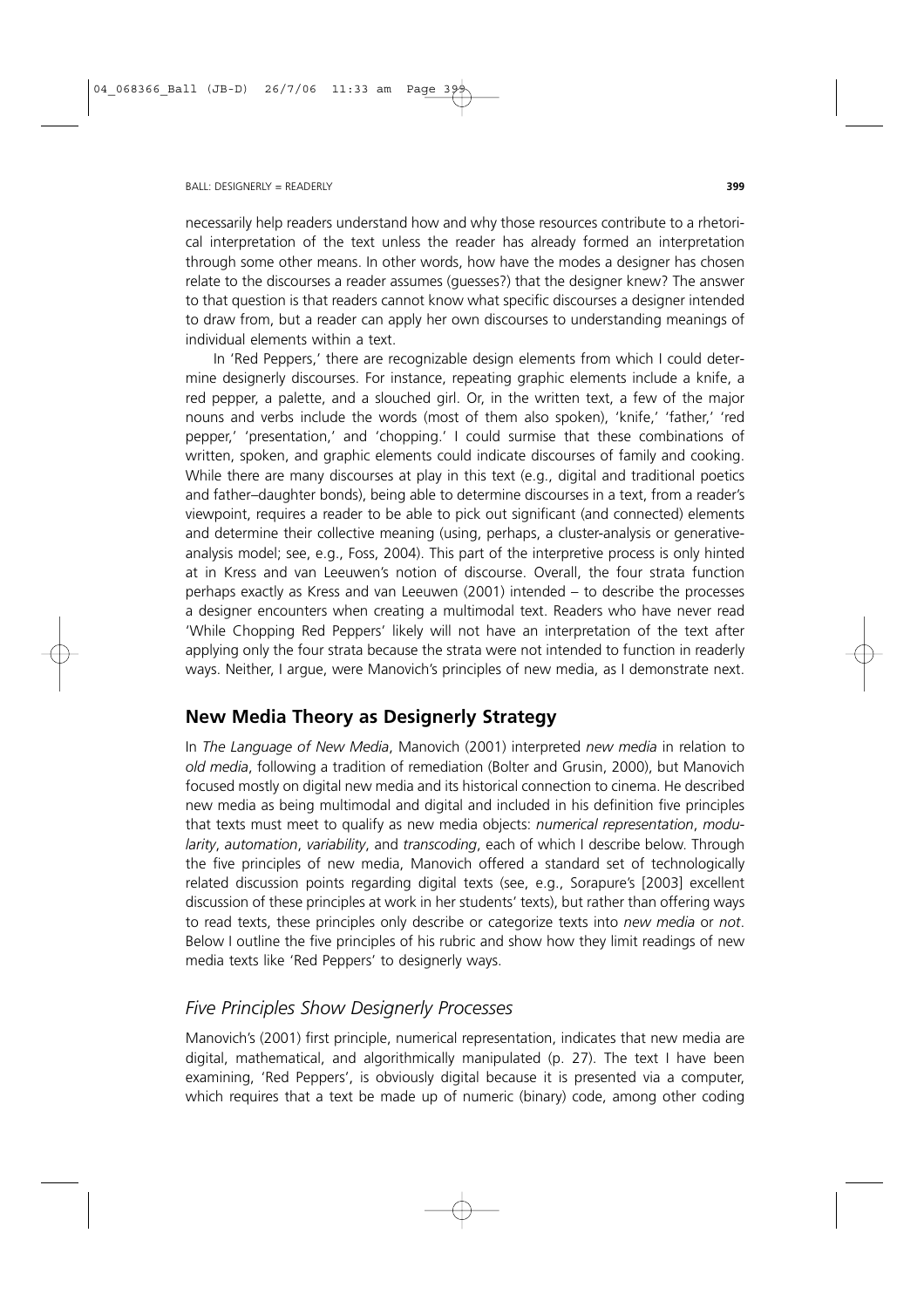and scripting languages. In addition, a reader familiar with FLASH would recognize the text's motion tweens as algorithmic manipulations of the elements. According to Manovich's definition, most any text that is or can be digitized can also be a new media text, as long as it also meets the next four criteria. Thus, numerical representation asks readers to determine whether a text is (or can be) digital. A readerly question to ask at this point would be, if a text is digital, what does that designation mean in relation to the text's intention/purpose? Is it even possible to determine or clarify a text's purpose by knowing it is numerical in design? I believe that such an interpretative connection would be nearly impossible to make, especially for readers new to new media. Sophisticated readers might be able to hypothesize, for instance, that because 'Red Peppers' is digital, the designers were able to use motion tweening, which could be interpreted in relation to purpose in X way; but the leap between the yes–no option of numerical representation and what that means rhetorically is a chasm that some readers and writing teachers would have a difficult time making.3

Manovich's (2001) second principle of new media is modularity, which can be described as 'the fractal structure of new media' such that individual elements of a new media text 'are represented as collections of discrete samples' that are 'assembled into large scale objects but continue to maintain their separate identities' (p. 30). In other words, new media are composed of smaller, individual pieces. FLASH offers modularity to designers because it uses individual elements within a library, for instance; the modularity of these individual elements is evident in that a designer can use them for multiple texts, or multiple times within a single text, without changing their basic identities. Readers of 'Red Peppers' might recognize the repetition of certain graphic objects as representing the text's modularity. Modularity also implies that an element of a new media object 'can always be edited with the program originally used to create it' (p. 30). For instance, each element in a FLASH text such as 'Red Peppers' can be edited at any time by a designer and exported to a new text. In the editable FLASH file of 'Red Peppers' (which the designers supplied to me), two typefaces were used – an Arial-like font and a Timeslike font (each were used to represent a different speaker in the text) – but the public, online version of the text includes only one typeface. Perhaps the designers took advantage of the modularity of the text and changed the font before they published and distributed the piece. That would be the designerly question. The readerly question would be 'why?' Most readers wouldn't know a switch in font had occurred, even though it is obvious from a designer's perspective (given the original file). Readers might need to approach understanding modularity by asking whether, for instance, the repetition of elements in 'Red Peppers' is significant to its meaning. But that question is far away in rhetorical purpose from being able to recognize that this text is made up of 'discrete samples' that are always able to be edited, as Manovich defines it.

Automation is perhaps the most a-rhetorical of Manovich's principles. It refers to 'creation, manipulation, and access' processes that, Manovich argued, removes human intentionality from a text (2001: 32). Automation is often a transparent process for designers because software programs have removed the tediousness and difficulty of non-automated tasks so that changes in an element happen instantaneously. In Adobe PHOTOSHOP, for instance, a designer can manipulate an image by choosing a layer and adding a layer style, filter, and additional effects to change the meaning of the image. The algorithmic processes that change the original image to the filtered image do so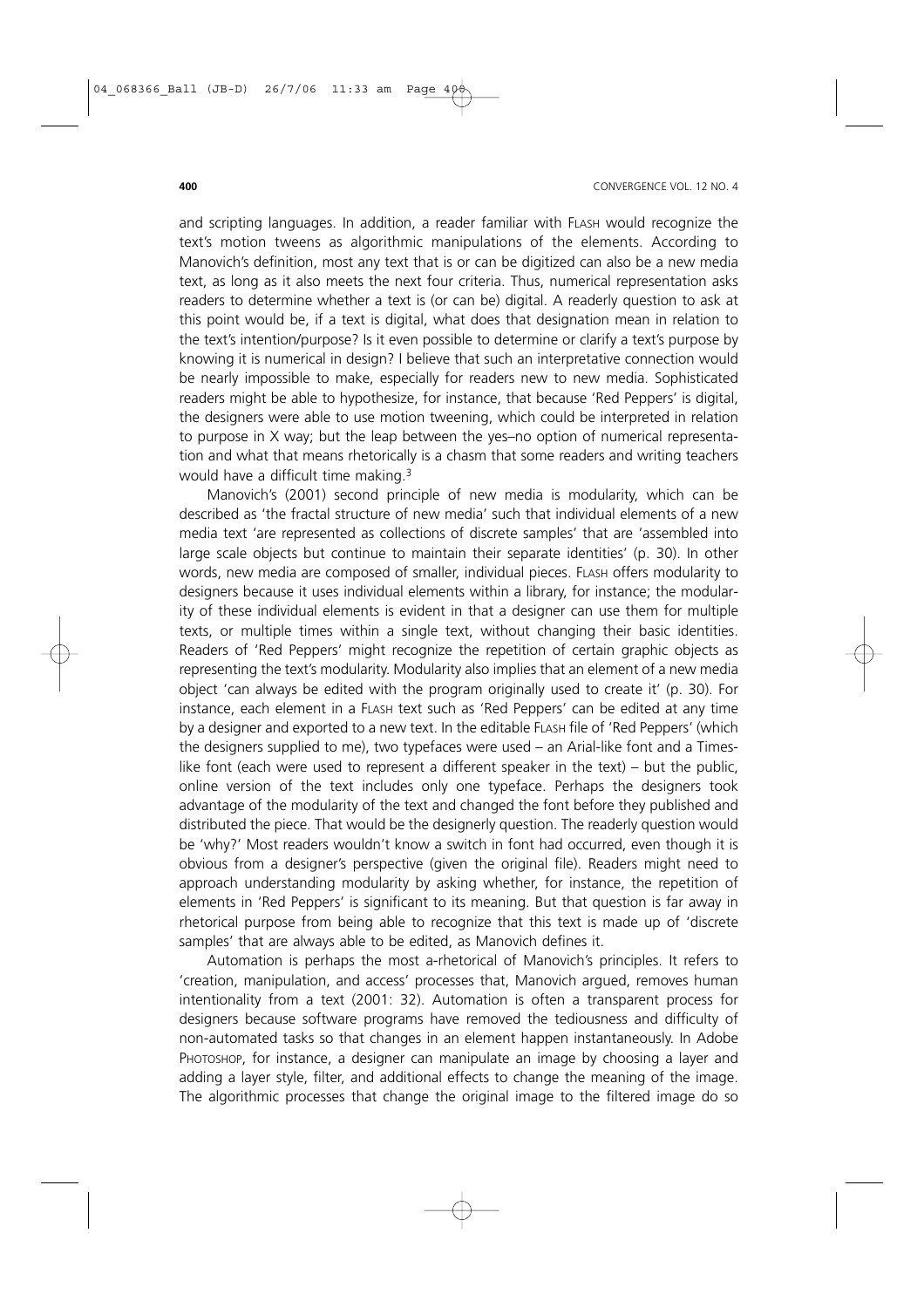without the designer seeing how each pixel of that image changes. In this way, the automation process is transparent to the designer. He or she does not expect to see how the image changes, only the final product. In 'Red Peppers', readers see a graphic of a red pepper change from the size of a small fist to the size of a head (part of which is out of view because the pepper extends outside of the frame). One of FLASH's built-in automation processes called *tweening* was used to create the size change. The tween option composes every intermediate frame, making the pepper larger in constrained proportions to the original so that, upon playback, the pepper appears to grow. The designer did not have to create every individual frame of the pepper to make it grow. Tweening is automation in action. But why is it important that the process of automation occurs within 'Red Peppers' (or within any new media text)? Automation focuses on the machine-production aspects of a text, which does not help readers interpret the significance of the growing pepper in relation to the text's purpose. Only when the text is placed within larger cultural (and artistic) contexts can the significance of tweening be taken up in any particular text. I should note that Manovich does address such contextual issues when he describes the connections between digital new media texts that use multiple modes of communication and the history of cinema. However, these larger discussions tend to focus on how certain technologies make this connection possible rather than what those technologies mean for readers (other than making the texts accessible).

New media, according to Manovich, 'is not something fixed once and for all, but something that can exist in different, potentially infinite versions' (p. 36). Those infinite versions are its variability. A designer could create a text based on the same elements he or she had used in another text – arranging the elements in a different order, changing the size, shape, sounds, and so on – and the text would have a completely different effect. The digitality of new media allows for these multiple variations. Without looking at the editable FLASH file, readers would only be able to guess at what elements might be variable within 'Red Peppers'. Readers who know FLASH would know that its library would contain infinitely re-usable elements, like the pepper or the girl's slouching figure. Yet, while that knowledge matters in regards to how the text is designed and produced, it does not have any direct correlation to how readers make meaning from this specific feature of this kind of new media text. Although Manovich's definition of new media brings other texts to the discussion – texts such as databases and virtual reality that would have readerly meaning in relation to variability – I want to point out that 'Red Peppers' is typical of the kind of new media text that writing instructors assign. So, in making the comparison between the readerly ways that Manovich's rubric could apply to his range of new media texts, writing teachers are not using the same foundation of texts in their classes, which makes the usefulness of the rubric less so in these situations.

Finally, Manovich (2001) argued that the structure of a new media text must follow 'the established conventions of the computer's organization of data' (p. 45), which is called transcoding. Thus, new media texts must adhere to digital conventions – from binary code to proper filenames and file extensions to correct plug-ins – so that the text can be properly distributed through a digital device. 'Red Peppers' does follow digital conventions; it is readable through a computer via online distribution in FLASH PLAYER, which means the designer must have followed the proper transcoding conventions. A contrasting example would be if a designer trying to show a photograph on a website presented the image as a PHOTOSHOP file (with a .psd extension, which is not viewable in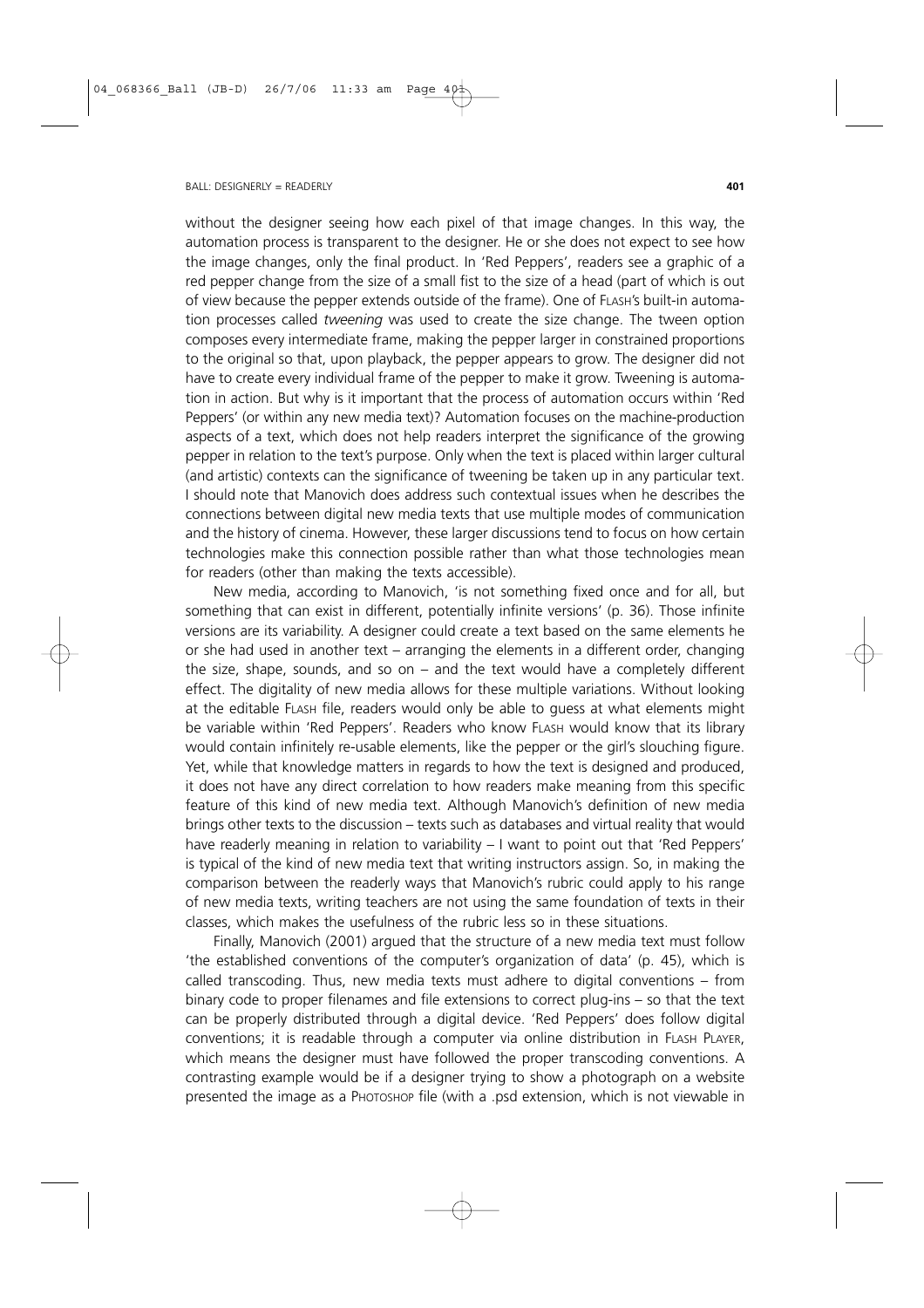a browser) rather than saving the file with a graphical extension that is viewable online (such as a .jpg). There are no visible coding errors in 'Red Peppers' that would prevent readers from seeing the text as a whole. And, yet, transcoding does not suggest what readerly meanings might be inferred from a properly distributed new media text.

Manovich's five principles were strictly geared toward describing designerly possibilities in digital works, which, additionally, can be a shortcoming if a reader does not believe that new media has to be digital as Wysocki (2004) suggests. While the principles can be applied to help readers describe the technical and technological aspects of digital new media, they do not offer a language with which a reader can rhetorically interpret that text. More so, if a reader is not familiar with the technological conventions used in a text, Manovich's principles have little relevance for that person. For instance, the examples from 'Red Peppers' that I outlined above suggest a strong familiarity with how the production medium, Macromedia FLASH, functions. Yet, in the final product for most texts, the medium, according to Kress and van Leeuwen (2001), should be transparent to readers. If a reader is unfamiliar with how FLASH works – or how a designer might use FLASH to create a new media text – then that reader may not even be able to apply Manovich's five principles to determine whether a text is new media or not, let alone understand what the purpose of the text is.

## **A Readerly Approach**

Without a strategy that helps readers interpret the purpose of a new media text, readers will likely not understand the text in a way useful to writing studies. A reader could use Manovich's (2001) principles to see if a text qualified as new media, or they could use Kress and van Leeuwen's (2001) strata to understand how a designer created a multimodal text. But as my analysis using these rubrics indicated, while they provide a general sense of what the text *is* and, sometimes, *does*, they are limited in being able to construct a readerly interpretation. In contrast, below I offer my own interpretation of 'Red Peppers' using a generative-analysis model. I draw on interpretive strategies in literary and rhetorical traditions with which I am familiar and apply those strategies to the text. In doing so, my reading provides an interpretation more useful to writing studies than Kress and van Leeuwen's strata and Manovich's principles provided, while also showing how technological and designerly issues play a role in a broader analytical approach. Readers should note, however, that this analysis is not intended as a rubric itself, only as one interpretation that might help readers see how design elements make meaning to support the text's purpose.

Many readers, even if they are new to interpreting new media texts, will recognize a text's linguistic features since that is a mode with which they are familiar. For that reason, I start my reading of 'While Chopping Red Peppers' (Ankerson and Sapnar, 2000) by describing part of its linguistic context. 'Red Peppers' can be traced to a tradition of lyric poetry because it invites readers to look into the world of the speaker (a woman) to view and experience her relationship with her father and the tension that it has caused in her life. Traditionally, a lyric poem represents a moment in time, a snapshot, an emotional experience expressed by the author through a speaker. For the audience, it is a chance to see into the window of the poem and the emotions the author presents – a voyeurism by necessity – through the genre of the lyric. An audience *looks in* on a lyric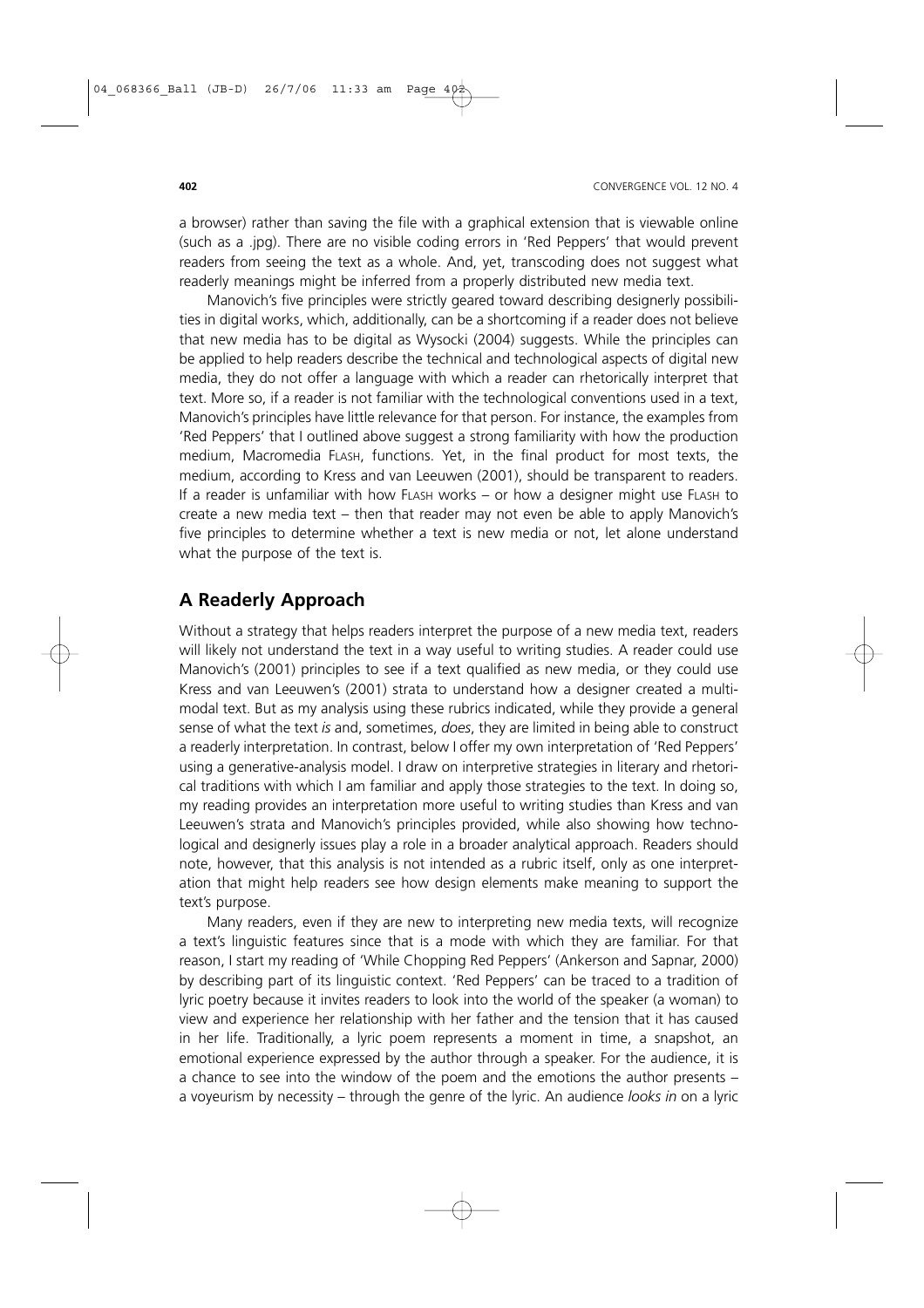poem and reacts to the emotions the poet presents. A lyric poem, according to *The New Princeton Encyclopedia of Poetry and Poetics*, is an 'utterance that is overheard' (Mill, cited in Johnson, 1993: 714). The overheard utterance is the voice of the speaker 'mak[ing] the verbal world of the lyric a visible world to the mind of the reader.' Making this internal world visible to readers is the method by which lyric poets comment on and 'evaluate the human condition' (p. 726). 'Red Peppers' is a commentary of the speaker's condition in relation to her overbearing and abusive father. Below I will analyze the text in sequential order – as readers would encounter each *scene*. (The designers used scenes within FLASH to construct the text, so that is how I refer to sections of the text in my analysis.)

The first lines of 'Red Peppers' are spoken in a voiceover as the written words appear on screen: 'In the space/ between my knife and my fingertips/ there is my father.' This text is accompanied by the detailed, static graphic of a shadowy room with a cutting board and a sharp knife (see Figure 1). Visual emphasis is placed on the knife because it is the brightest element and is centrally placed on screen. The knife and its surrounding darkness lends tension, connotative of horror films, to the poem. This tension is compounded by a juxtaposition of multiple modes: the voiceover and written text ('between my knife and my fingertips, there is my father') and images of the pepper being cut. The placement of these elements suggests that the father is metaphorically being held by the female speaker, under her knife. He is in a position to be cut, a dangerous position.

This same screen returns to conclude the poem. The dark-colored and threedimensional graphics of the opening and closing scenes act as bookends to the bright, mostly white background with colorful visual elements that appear in the bulk of the text. These dark bookends function as a reader's entrance and exit to the text – the opening and closing of a window into the speaker's world – signaling that the reader is being taken into the space of a multimodal lyric, the space of the speaker's memory of an event.

### **FIGURE 1**



### **The Graphics of the Opening Scene in 'Red Peppers' are also Used in the Closing Scene**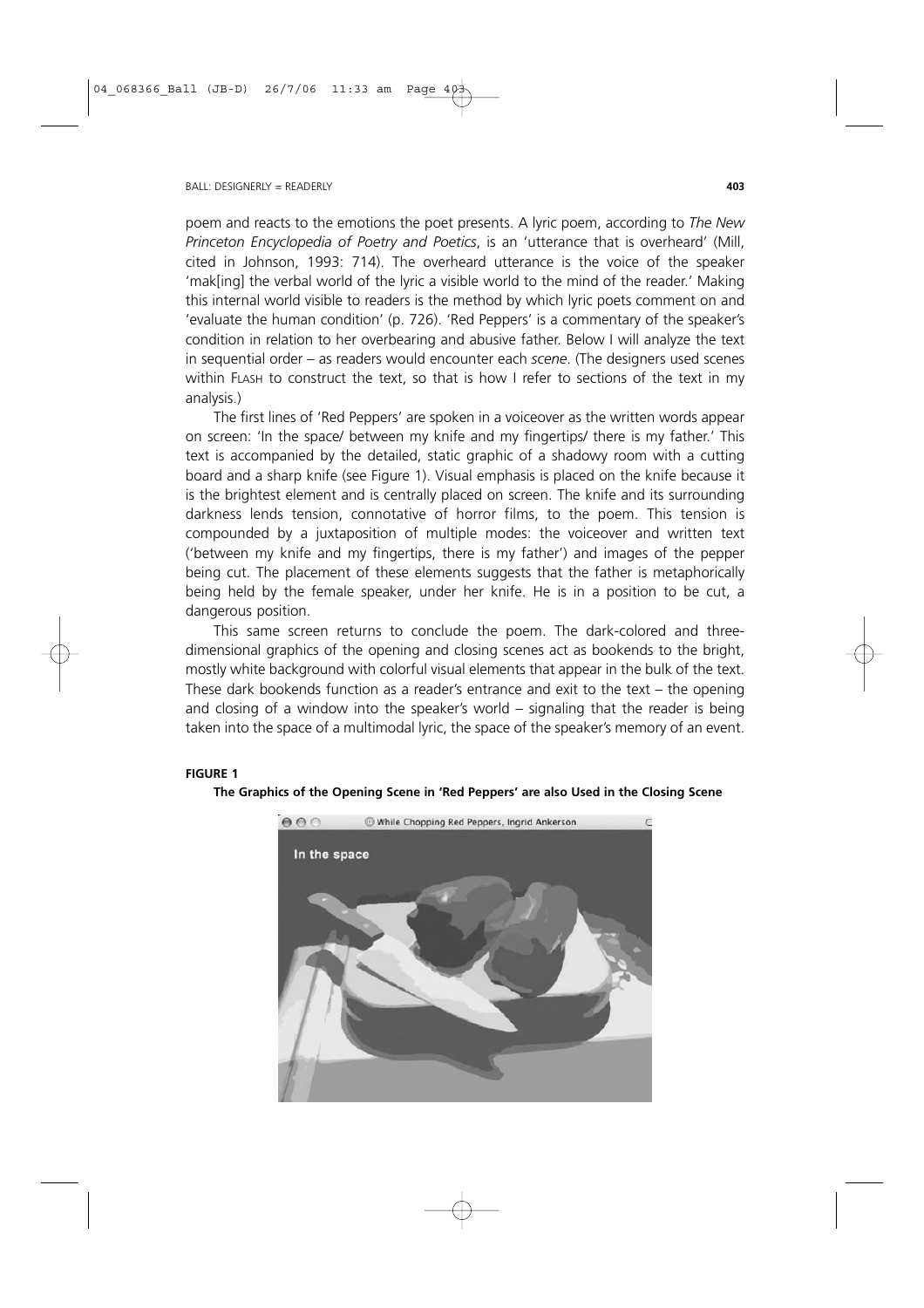As the red pepper moves into the next scene, it becomes more saturated with color, and the background fades until the pepper is the central element on screen. In the pepper, silhouettes of the father overlap the daughter pictured as a young girl (see Figure 2), reinforcing the tension by showing visually his power over her. The pepper then tweens to become a red background behind the outline of the young girl's face. The spoken and written words, 'you shouldn't' are central to the tension that has been created up until this point. One wonders what situation the girl with an upturned (submissive?) face is in. (I think, at first, of an abusive situation, because that has been a standard theme in contemporary women's poetry that deals with tense subjects.) An added intrigue is that the young face and the grown woman's voice in the narration do not match. The disconnection between the image of the young girl and the voice of the adult woman serves to further distinguish the tensions in the text, as seen through the separation or dissociation on the part of the speaker between the *now moment* of the text versus a reflection on an older memory. This is such a brief instant, but it lays a foundation that allows me to interpret the tension between the female speaker and the father as the overriding emotional weight of the text.

The rhythm has been consistent to this point. I recognized the meter of the written and spoken text to be variations on iambic pentameter, $4$  which also reinforces the lyric, sonnet-like quality. I have bolded the stressed syllables as an example:

*In the space | between | my knife | and my fin|gertips there is | my fath|er.* You **should***|*n't*, he says,| wants to know,| cannot | he just show | me[?] . . .*

In poetics, iambic pentameter has been referred to as the most 'natural' meter because it resembles the beating of the human heart. Visually, the red pepper on a white

#### **FIGURE 2**

**The Silhouettes of Father (Bottom Half of Image, Facing Upward Toward Right) and Daughter (Right Half of Image, Facing Upward Toward Written Text) in the Red Pepper**

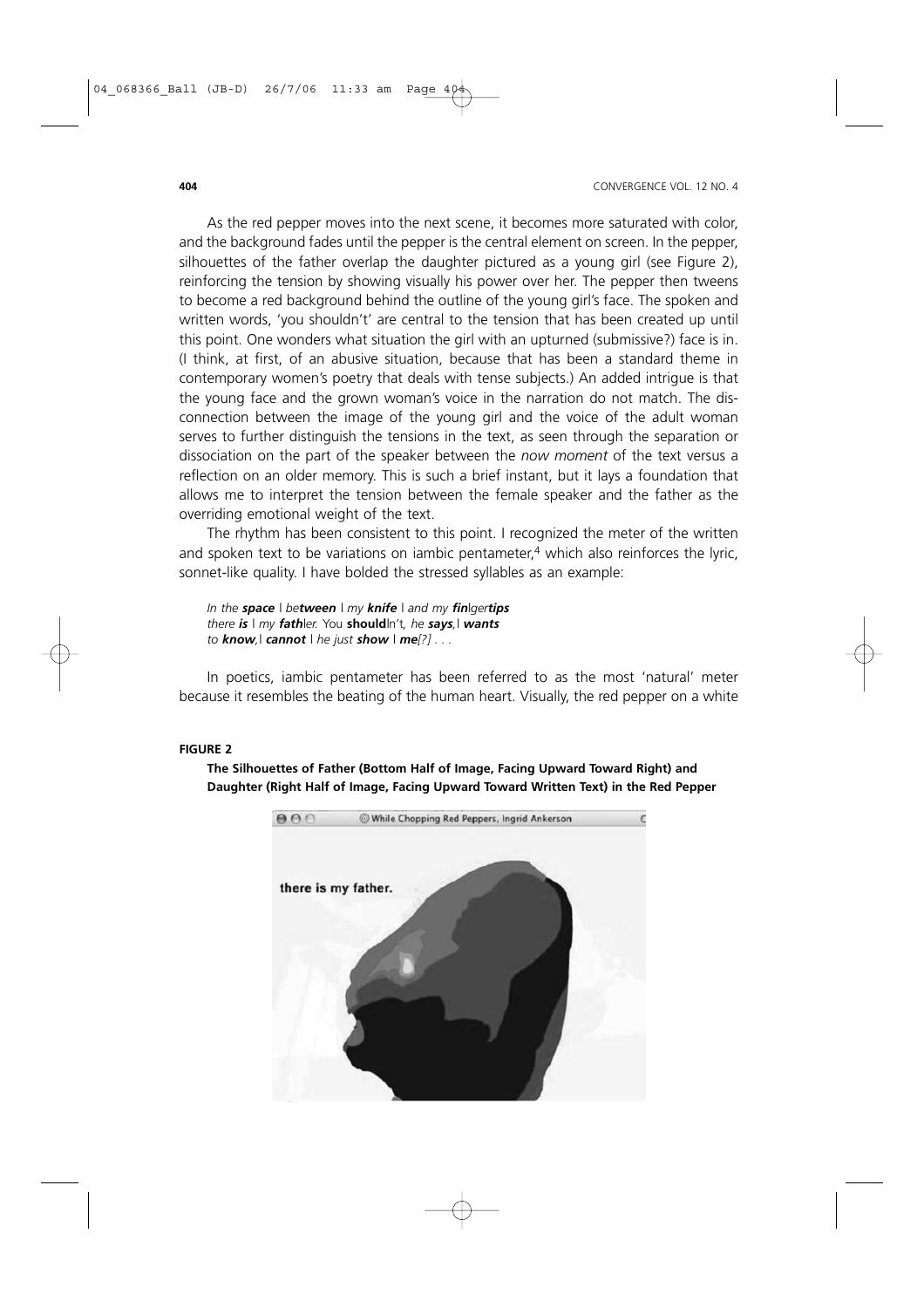background reinforces the heart metaphor. This metaphoric juxtaposition adds another layer of meaning to my reading of the tensions between father and daughter. For instance, if the space that is between the speaker's knife and her fingertips is filled with the red pepper, then there are two options for interpretation. The first option is that the text's words signify the red pepper is her father, and therefore she is methodically cutting up (cutting down?) her father. But the second option confuses, or at least changes, that possibility: The pepper is a heart (whether it is hers or her father's is unclear). So, she is either cutting her own heart (representing the pain that the relationship with her father creates) or she is cutting (off?) her father's heart to try to end the painful relationship. The multiple possibilities can work together in this text to create an overwhelming feeling of strong/'heartfelt' pain for the speaker, and, thus, for me as a reader who lives/reads vicariously through the speaker in the lyric text.

In the next scene, the use of narration becomes especially important. The speaker says, 'he says/ wants to know, cannot he just show me[?].' I put the question mark in brackets because it is not in the written text, but the narration implies it is a question asked by the father. This question, combined with the slumping figure of what I assumed was the young woman/speaker (see Figure 3), increases the tension while leaving me with an ambiguous idea of what caused the tension in the relationship. My first inclination was that the girl suffered from some kind of abuse. The aural emphasis on the father's wording of wanting to 'show' the girl suggests that the abuse could have been sexual. (More likely, however, the abuse is emotional.) The rhythm of the piece also changes from the steadiness of the first strophe, to a more choppy rhythm. The monosyllables create an abrupt feeling that is enhanced by the breath that occurs at the end of each phrase: 'he says [breath]/ wants to know [breath], cannot he just show me [breath].'

As the lines disappear, the following text replaces it: 'not . . . so . . . small,' which becomes the only element on screen. The ellipses, while not actually visible in the text, represent the amount of time between each word, visually and spatially, as each appears

### **FIGURE 3**

### **The Slouched Graphic of the Young Woman Shows her Resignation or Despair**

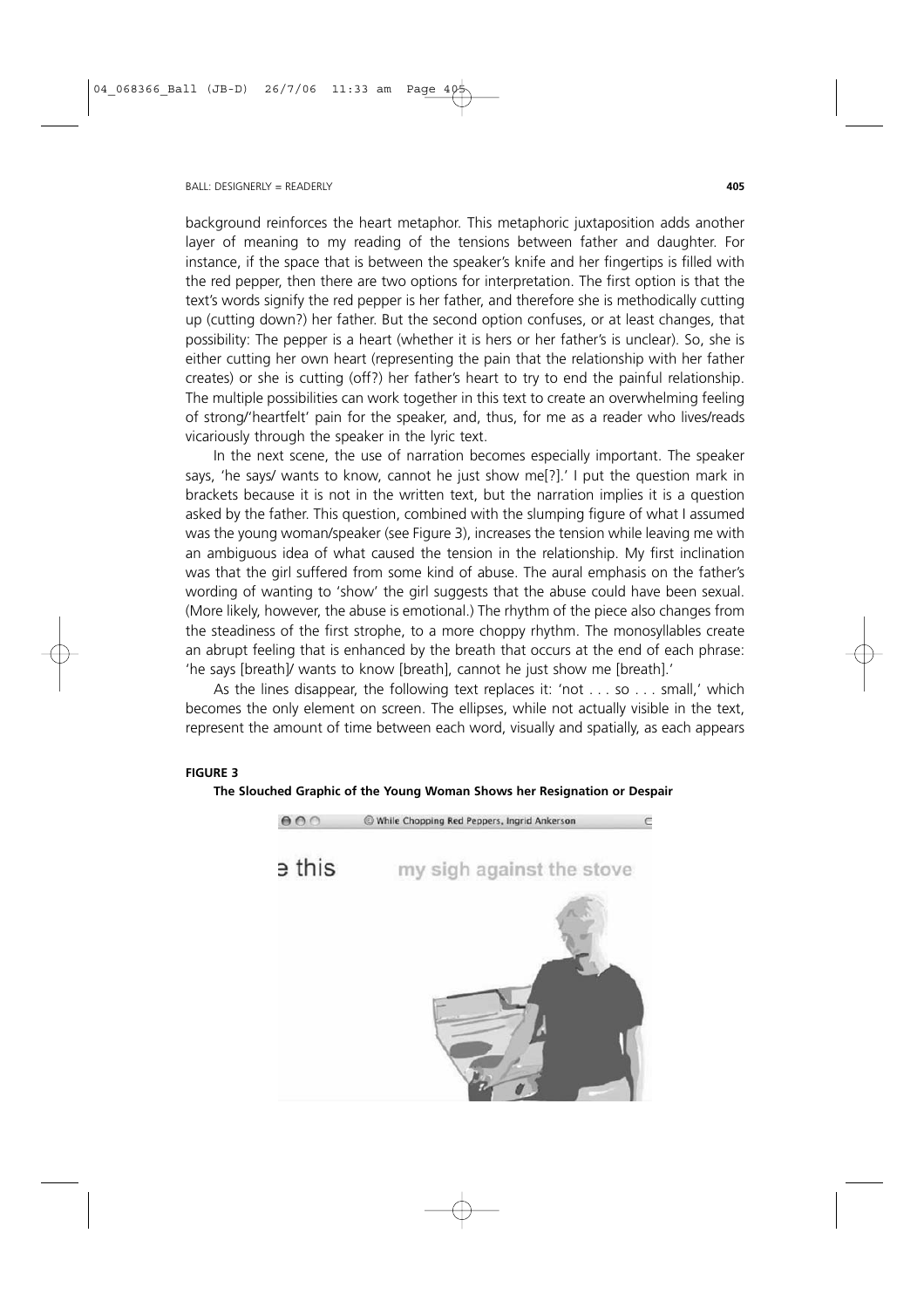on screen. The rhythm of the piece slows considerably with these pauses, causing readers to wait and wonder what will happen. The next lines provide a motive for the father's actions: 'taking the knife/ followed by the sounds of/ thick red peppers on the cutting board.' The father's knowledge of food preparation becomes evident, and he seems to be meddling in his daughter's cooking as he takes the knife away from her to show her how to 'properly' cut the peppers. The combination of these elements suggests that the father's interruption into his daughter's cooking and life poses yet another domineering, family moment.

The next scene starts with the line 'my sigh against the stove' accompanied by a graphic representation of the young woman leaning against a stove. This image is followed by the words of her father, spoken through her voiceover, 'Like this'. The segment ends with only those words on screen. The dead-pan tone in the written and oral elements accompanied by the image of the slouching young woman signals that the speaker believes nothing she could do would ever be good enough for her father. As the father (through the speaker) says, 'Like this', I imagine him demonstrating how to chop the peppers while the girl feels the burden of living up to his standards in cooking and, no doubt, other areas of her life. The next element – a voiceover saying 'he teaches presentation/ perfect arrangement on a plate'  $-$  is heard while a graphic of a palette with vegetable pieces spins onto screen. The father's knowledge of food presentation is shown through the metaphor of the artist's palette, a visual that also works to show the daughter's overwhelming sense (spinning out-of-control . . .) that her father is trying to manage her life.

Yet, it is not just food preparation about which the father knows. According to the written and spoken text, the father taught the daughter, 'how to shake hands after church, firm/ like this'. Accompanying these words is the movement of two silhouetted people shaking hands (men, as evidenced by their coats and hats; see Figure 4). The

#### **FIGURE 4**

**The Red Church Men are Superimposed Over the Grey Church Men, Visually Signaling Unease through Motion, Color, and Size**

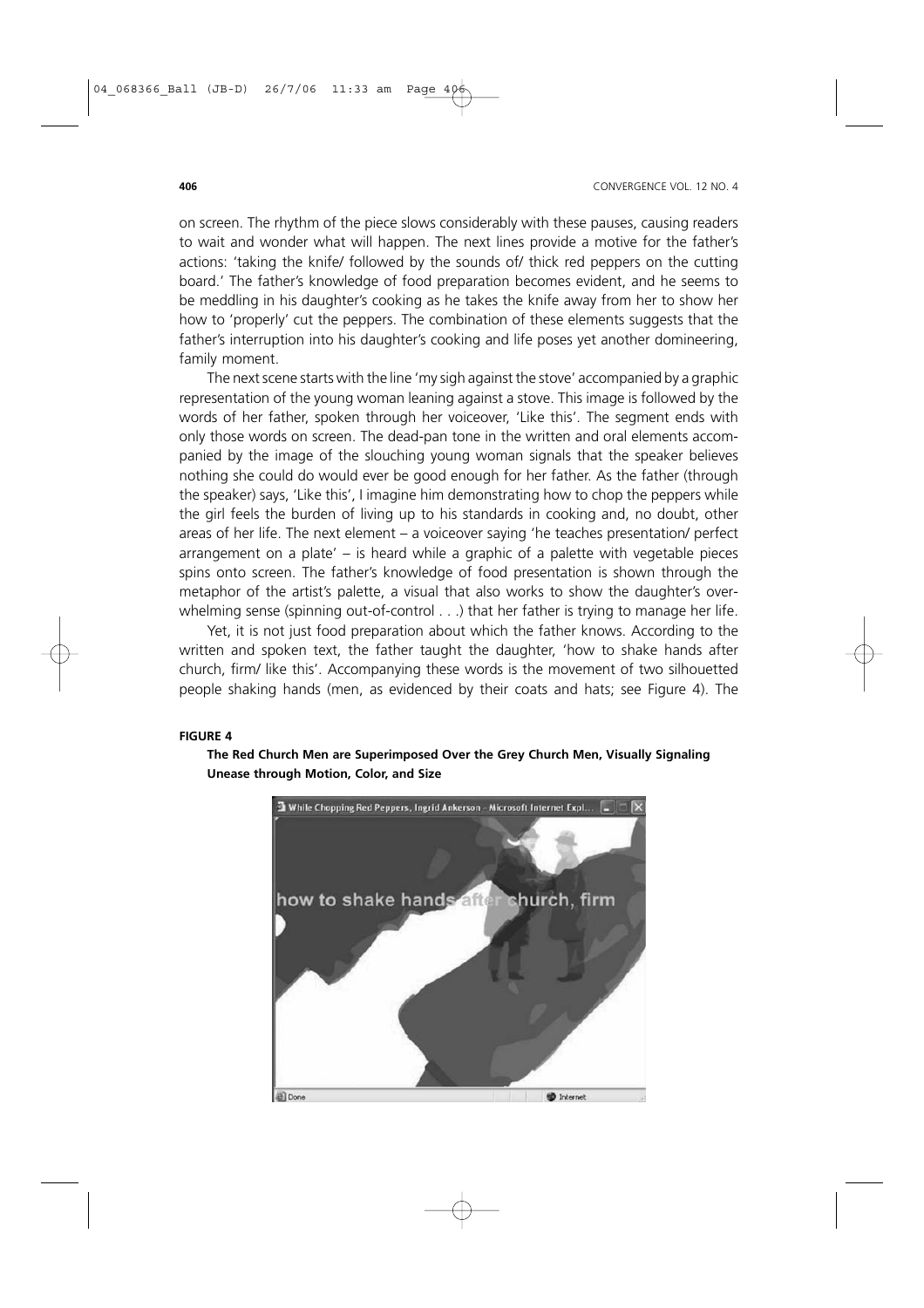swirling motion of the red silhouettes as they rotate counterclockwise contrasts with the visual copies of the same men, but in grey, moving from left to right. In other words, these male figures are moving in opposition to each other, which produces a feeling of uneasiness (if not queasiness) and reinforces the growing tension in this text. In addition, devilish associations are made possible through the larger-than-life characters' red hue in relation to the mention of 'church' (i.e., a metaphor for Hell). These elements make me disinclined to suggest that the tension between the father and daughter is sexual. Rather, it seems, the father is simply too overbearing, and the daughter cannot handle his interference anymore.

The tension created by the swirling church-goers gives way to the figure of the woman, which grows larger while a puppeteer's crossbar enters with the written and spoken text, 'making my hand fit in his,/ like a puppet'. The screen turns black as the rest of the text is read – 'the way vegetables are silent under water'. This text, however, is not seen onscreen; rather, the image of a pepper being washed by someone's hands fills the void. I connected the simile of the speaker being taught to shake hands to her being a puppet of the father, and since she is controlled by him, like the silent vegetables, she is unable to speak for herself. The silent vegetables juxtaposed with the daughter's hand in the father's could also represent his smothering/drowning her so she could not live her life the way she might want.

The palette animation returns in the next scene with a broccoli floret tweening into the woman's silhouette. Accompanying that animation are the following spoken and written words: 'I'll learn to present myself'. So, the young woman must learn 'to present' herself according to the father's wishes. Throughout the text, as in this scene, the figure of the woman remains hunched, as if she cannot ameliorate her situation so long as the father is there. Finally, the text ends with the words 'a firm handshake/ a straight back' next to the hunched figure, which quickly fades from screen. She is replaced by a pepper being sliced on a cutting board. The background fades to black as the final words are spoken: 'I'll chop my peppers thick, for my father/ from whose kitchen I'll later move/ a thousand physical miles from [sic].' As these lines are read, the cutting board with the peppers and knife move toward the front of the text's frame, disappearing from view at the bottom of the screen so all that remains is black. The imagery of this ending suggests that the young woman removed herself ('a thousand physical miles') from the father to get away from the tension and the stress of living under his watchful eye. Her desire for removal is visually signaled by the peppers' movement out of sight. Thus, as a whole, 'While Chopping Red Peppers' communicates a daughter's anxiety over and eventual disconnection from her father's unwanted interruptions. I arrived at this reading by generatively interpreting the text in readerly ways – ways that connected nearly all of the multimodal elements in this text to a single, rhetorical purpose – in a meaning-making process that current rubrics do not yet promote.

### **Readerly + Designerly = A Writing Studies Approach**

I call 'While Chopping Red Peppers' a text rather than a poem because, unlike Kress's (2003) recent arguments that multimodal texts can be identified according to their prominent genre, 'Red Peppers' uses many genres (e.g., poem, voiceover, cinema, animation, etc.), all to equal meaning-making effect. Each of these genres is fulfilled by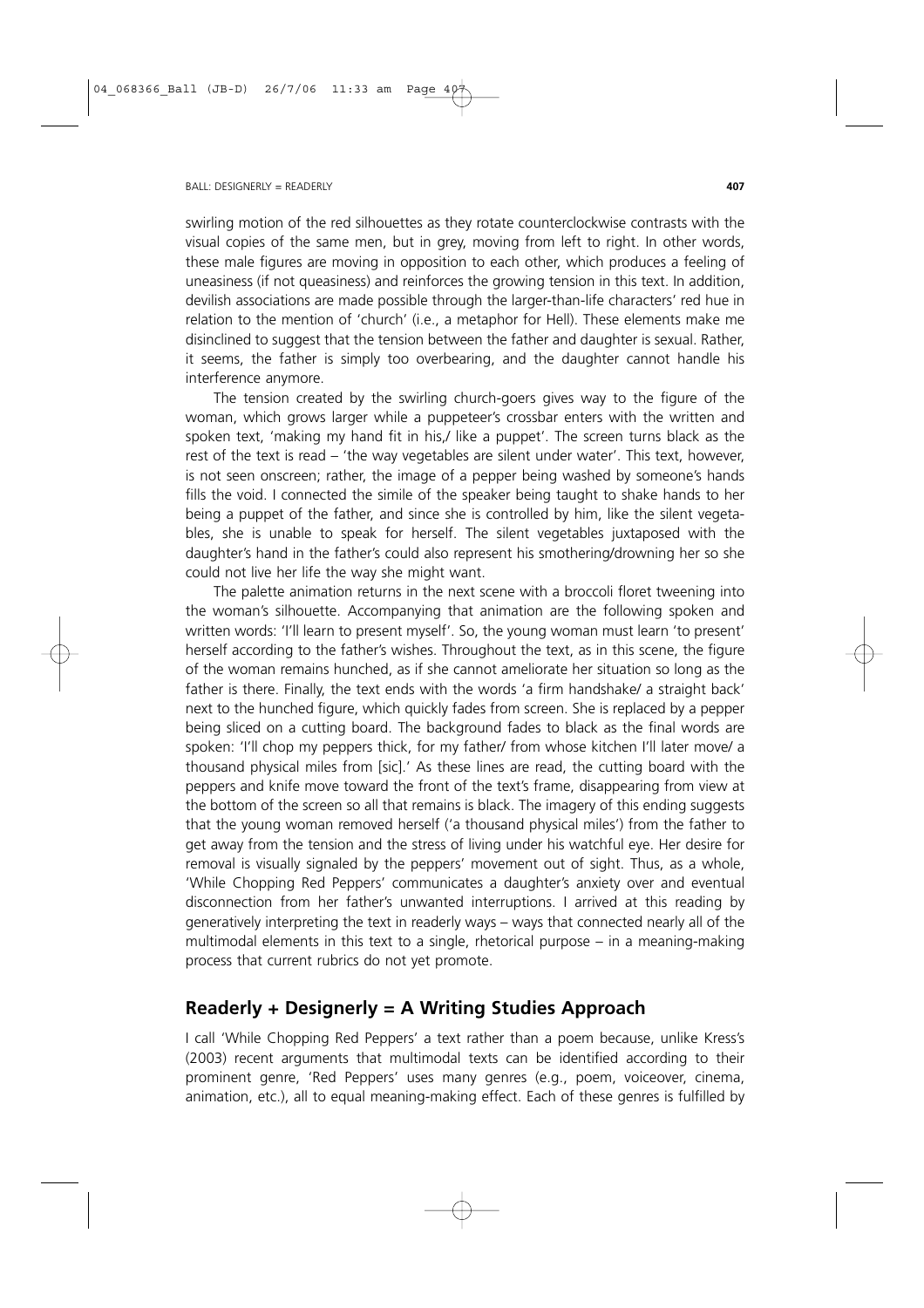including specific modal elements, and it is important to consider all these possible generic elements when interpreting a new media text. (In that respect, Kress and van Leeuwen's insistence on considering all modes of communication were appropriate; they just didn't show how those modes might be interpreted in readerly ways.) In 'Red Peppers', the designers used the central, thematic element of the red pepper in multiple modal contexts as a metaphor for the control the speaker's father had over her. The text is filled with multimodal elements that reflect the on-going tension in their relationship. If we use the five modes that the New London Group suggested were possible in a multimodal text, some of the elements I have mentioned above that display a tension in 'Red Peppers' would include the modes and elements in Table 1.

While I can categorize these elements according to their modes of communication, the modes themselves do not necessarily help me to make meaning in readerly ways (listed in the third column) from the elements. I made meaning by applying my knowledge of reading and hearing poetry to reading the written text and visual elements and hearing the audio (and later going back and looking at how elements worked in modes I was less familiar with analyzing, like gestural and spatial). What Table 1 does not show is how these elements interact with other modal elements to compound the tension – the purpose – of the poem. For instance, labeling the churchgoers' change in size and rotation as a spatial quality of a multimodal text does not cause me to interpret that transformation as a metaphor for the speaker feeling like she is under pressure to live a

### **TABLE 1**

**Elements in 'Red Peppers' Categorized by the NLG's Five Modes of Communication**

| Mode       | Element                                                                                                              | Meaning                                                                                                                                                                                                                                                                             |
|------------|----------------------------------------------------------------------------------------------------------------------|-------------------------------------------------------------------------------------------------------------------------------------------------------------------------------------------------------------------------------------------------------------------------------------|
| Linguistic | the spoken line 'the way vegetables are<br>silent under water'                                                       | Spoken text is multimodal (linguistic and<br>audio), but is significant here because<br>this line is one of the few in the text<br>that never appears in writing. Its<br>absence is metaphoric for the silence<br>the daughter must endure under her<br>father's emotional control. |
| Visual     | the red pepper that contains the<br>silhouetted faces of the speaker as a<br>young girl and the father as an old man | The overlapping silhouettes visually<br>reflect the power struggle of the father<br>and daughter and the subsequent<br>tension.                                                                                                                                                     |
| Audio      | the voiceover                                                                                                        | There is a dis/connect between the<br>speaker's vocal qualities (as a<br>young-adult female) and the graphic<br>representations of the age of the girl.                                                                                                                             |
| Spatial    | the churchgoers' (i.e., men in hats)<br>change in size and rotation                                                  | The motion and space they display on<br>screen shows uneasiness.                                                                                                                                                                                                                    |
| Gestural   | the hunched silhouette of the daughter                                                                               | The repeated figure of the girl reflects<br>her submission.                                                                                                                                                                                                                         |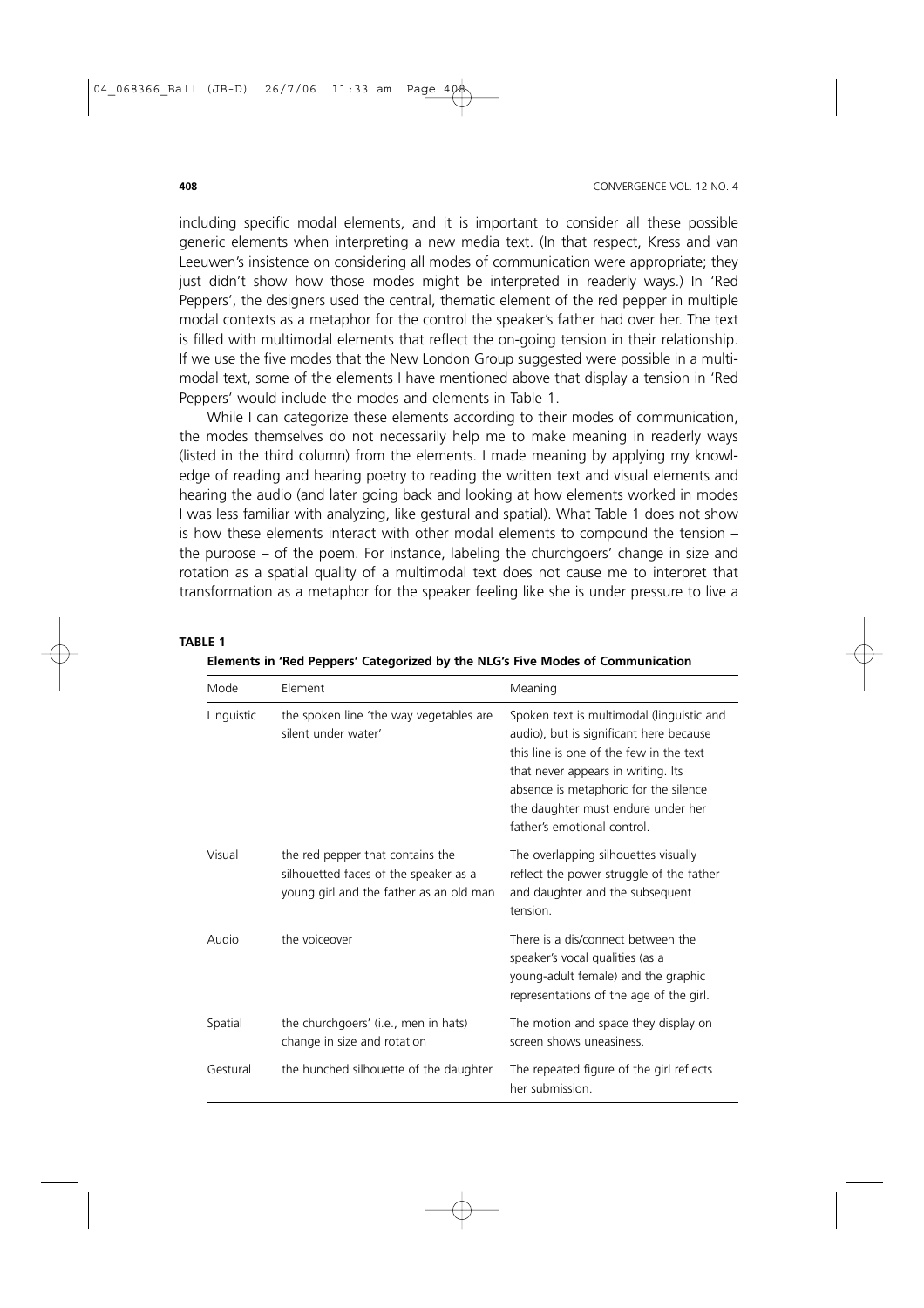life acceptable to her father (which seems to include going to church in addition to cutting her peppers an appropriate width). That meaning comes from mentally juxtaposing all of the elements in that scene, as I did in my reading above, as well as making connections between that scene and those that surround it. (This is Iser's [1978] *Act of Reading* in action across multiple media!)

As I said before, my reading wasn't intended to show how to help readers new to new media make meaning from a text; its function was to provide a readerly interpretation to compare to the designerly ones that the rubrics of Manovich and Kress and van Leeuwen provided. For instance, the reading that used Kress and van Leeuwen's four strata showed readers what process a designer might need to go through to compose a multimodal text – that is, that the designers of 'Red Peppers' needed to consider:

- (discourse) how to incorporate cultural and social contexts of familial relationships, cooking, religion, and poetics into the text;
- (design) which semiotic elements to use to represent the above discourses across multiple modes;
- (production) in which software program to compose the text and, subsequently, how to use FLASH, specifically, to further the purpose of the discourses and design; and
- (distribution) how to get the text to potential readers (via FLASH PLAYER).

Kress and van Leeuwen's model allows readers to break down the process of design and to consider how larger issues like discourses can be used to produce multimodal texts. Although, we do not see how or why these decision processes occur using the strata. How, for instance, did the designers choose which discourses to address when they wrote the poem on which this text was created? Or, why did they choose a slicing motion for the opening-scene knife rather than no motion at all? Kress and van Leeuwen's rubric is not intended to help readers determine rhetorical outcomes that such choices create.

It is a similar story with Manovich's five principles, as the reading using those terms showed. What readers would walk away with by using Manovich's units of analysis for a new media text would have them wondering why it matters, for instance, that

- (numerical representation) 'Red Peppers' is digital;
- (modularity) its elements can be edited;
- (automation) the tweening process in FLASH is transparent to the designer;
- (variability) the elements can be exported to and used in a different text; and
- (transcoding) the exported file-extension conventions are being followed.

These principles are initially important to readers only because if the text were not digital and then transcoded as a playable file, it would not be readable, and the point of interpretation would be moot. For readers who are more familiar with new media texts, questioning a text using this rubric might be interesting in that it would uncover some (again, technological) features that the reader might have overlooked (see, e.g., Sorapure, 2003), just as, for instance, a reading of 'Red Peppers' using the framework of lyric poetry may be inadequate for some writing teachers. But neither Manovich's five principles nor Kress and van Leeuwen's four strata offer support to readers who struggle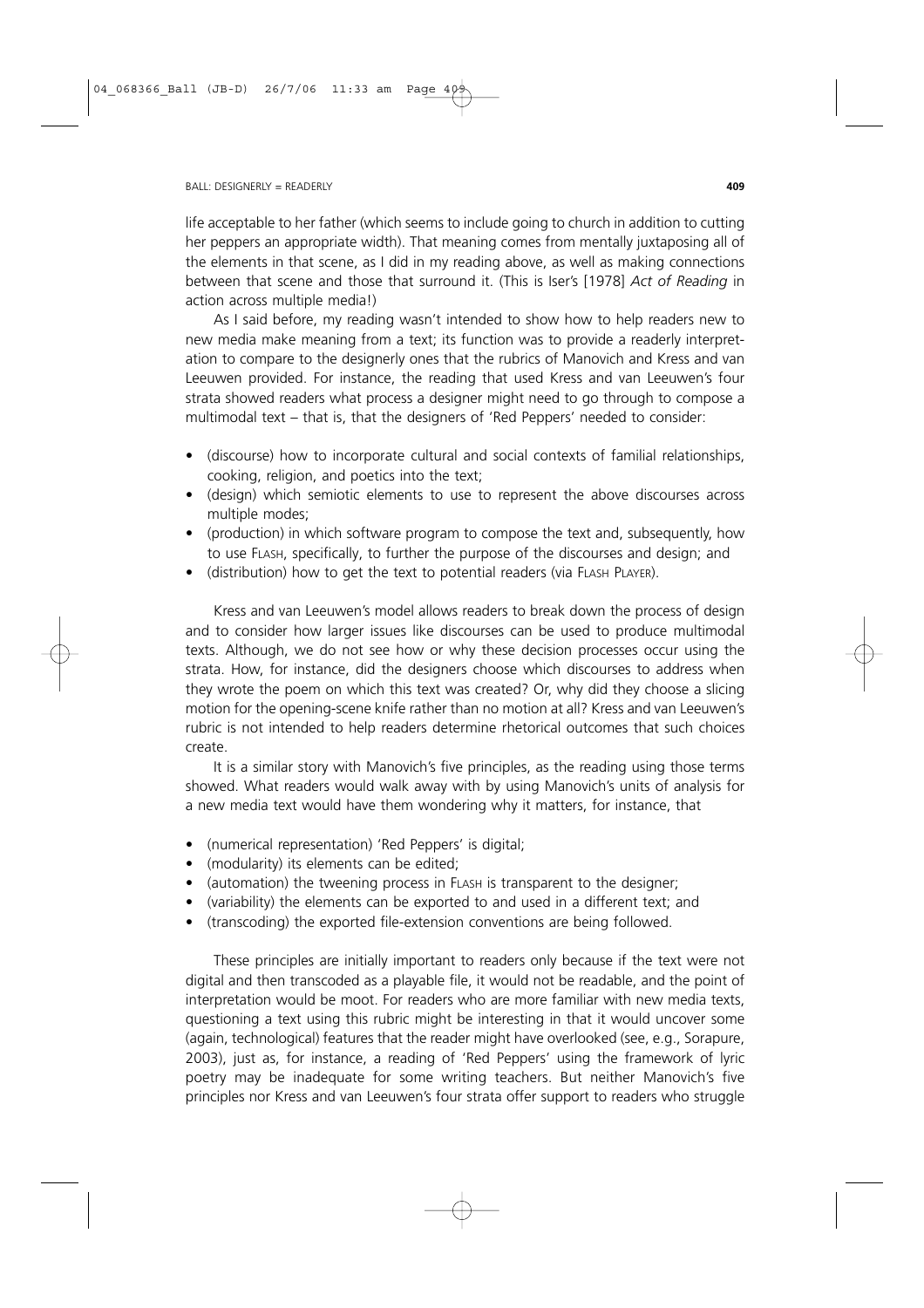with interpreting a new media text in relation to that text's purpose – a kind of text with its own reading process that most readers, especially in writing studies, are unaccustomed to having to interpret.

In the last few years, as writing studies has seen more scholarship in its own field that resembles new media texts (see, e.g., Anderson, 2003; Ball and Rice, 2006; Miles, 2003; Ross, 2003; Sorapure, 2006; Walker, 2006; Wysocki, 2002), the need for readerly strategies has become evident. I have discussed here some options for readerly strategies (mostly based on aesthetic and rhetorical models), and other scholars have posited theirs.5 But I return to my generative, multi-angled reading above to conclude with two points: (a) for writing teachers, connecting the meaning of multiple modes in a new media text to its purpose is a crucial step in interpretation (and is not a step that other rubrics necessarily do), and (b) writing teachers have always, when embracing new theories such as new media, approached them from what they know and what they do not know and have learned to reconcile those connections and differences to find a more useful theory. New media simply gives writing studies another area in which to learn and to expand its critical understanding of texts in readerly and designerly ways.

### **Acknowledgements**

I would like to thank Anne Wysocki for reading multiple versions of this article in draft form; Michael Keller for influencing me with the idea that new media texts can take on poetic forms such as sonnets, and the reviewers for their insightful comments.

### **Notes**

- 1 In 2005, I helped conduct a national survey of writing instructors who teach analysis and composition of multimodal and new media texts in their classes. (The terms multimodal and new media are, for the most part, used interchangeably in this field.) A majority responded that the New London Group (Cope and Kalantzis, 2000), Kress (generally), and Manovich's (2001) *Language of New Media* were in their top five theoretical influences. Of those who listed Kress, most cited his book with Theo van Leeuwen, *Multimodal Discourse* (2001). Thus, I focus here on those three books. The other two books/scholars cited – Wysocki et al.'s *Writing New Media* (2004) and Kress's *Literacy in a New Media Age* (2003) – do not provide rubrics like the older books do, or at least none that have made their way into composition scholarship yet.
- 2 Of course, in some respects, the medium of the book prevented them from including examples that extended beyond these less-complicated texts, but the boundaries of their own distribution medium didn't mean they needed to preclude mentioning or analyzing other modal examples.
- 3 I should point out that this mismatch of intentions is an issue of audience a disconnect between Manovich's probable intended audience (communication theorists interested in the historical connection of new media technologies and cinema) and the adopted audience of writing studies scholars who have extrapolated the rubric as a way to implement new media production and consumption in their classes when there is a lack of better-suited scholarship for their needs. It is that disconnect that I am trying to point out in this article – writing teachers need their own theories, in addition to Kress and van Leeuwen's and Manovich's, in order to teach readerly/rhetorical ways of approaching new media texts.
- 4 The majority of the poetic feet (9 in total) in these lines can be scanned as iambs and headless iambs, although there are anapestic variations (5 total) as is typical in contemporary lyrics that use iambic pentameter, such as sonnets.
- 5 Wysocki (2001), writing one of the first scholarly texts relating to new media in composition studies, showed how rhetorical analysis can be used in interactive, digital, multimodal texts. Later, Sorapure (2006) used literary tropes of metaphor and metonymy to assess multimodal meaning-making in professional and student-produced new media texts.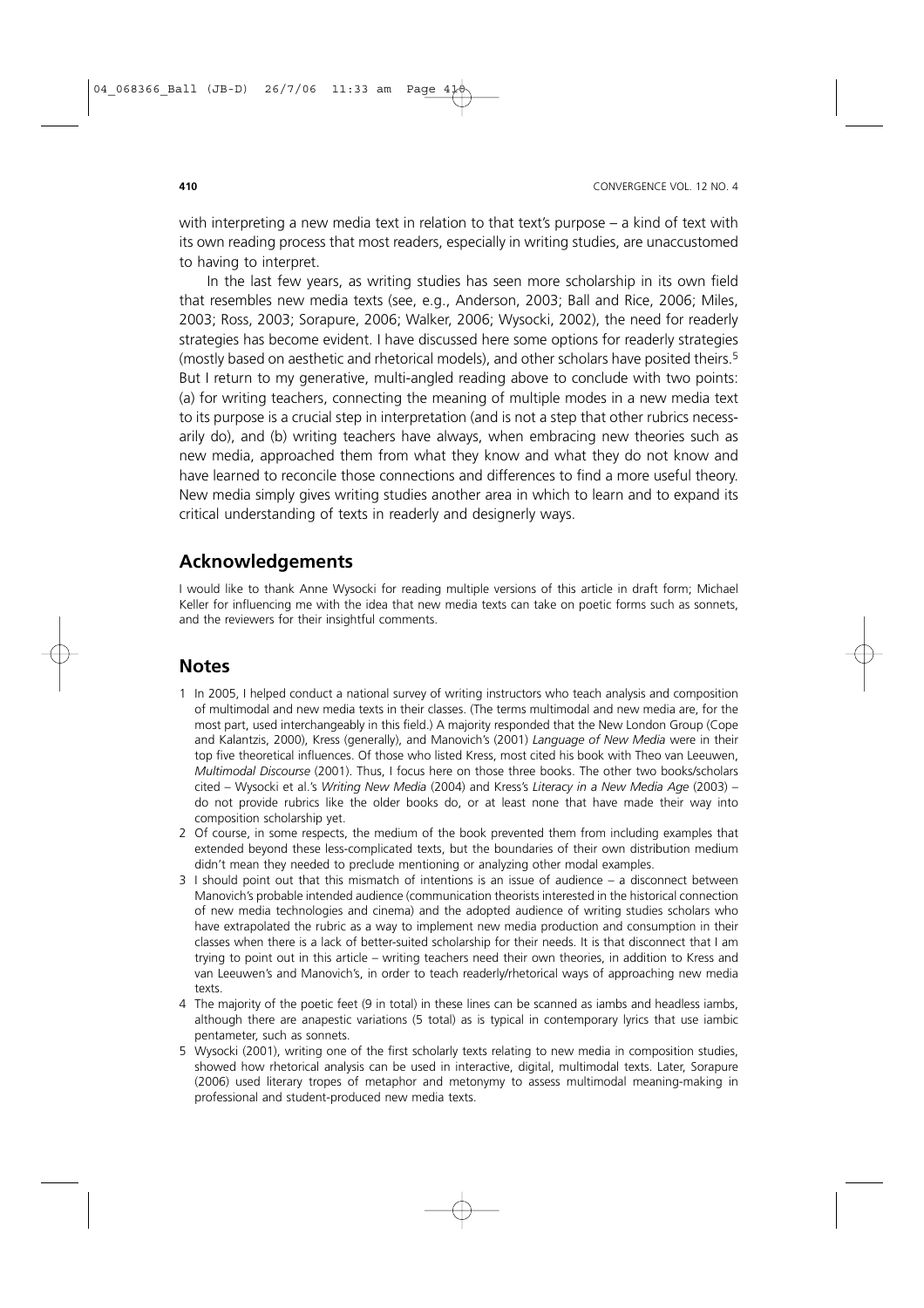### **References**

Anderson, Daniel (2003) 'Prosumer Approaches to New Media Composition: Consumption and Production in Continuum', *Kairos: Rhetoric, Technology, Pedagogy* 8(1), URL (accessed 1 March 2006): http://english.ttu.edu/kairos/8.1/binder2.html?http://www.hu.mtu.edu/kairos/CoverWeb/anderson/

Ankerson, Ingrid and Sapnar, Megan (2000) 'While Chopping Red Peppers', *Poems That Go*, URL (accessed 1 March 2006): http://www.poemsthatgo.com/gallery/spring2000/redpeppers/start.htm

Ball, Cheryl E. (Under review) 'Not Just Visual: A Heuristic for Reading New Media Texts', *Computers and Composition*.

Ball, Cheryl E. and Arola, Kristin (CD-Rom) (2004) *ix: visual exercises*. Boston: Bedford/St. Martins Press.

- Ball, Cheryl E. and Rice, Rich (2006) 'Reading the Text: Remediating the Text', *Kairos: Rhetoric, Technology, Pedagogy* 10(2), URL (accessed 1 March 2006): http://english.ttu.edu/kairos/10.2/binder2.html? coverweb/riceball/
- Bolter, Jay David and Grusin, Richard (2000) *Remediation: Understanding New Medi*. Cambridge, MA: The MIT Press.

Cope, Bill and Kalantzis, Mary (eds) (2000) *Multiliteracies: Literacy Learning and the Design of Social Futures*. New York: Routledge.

Foss, Sonja K. (2004) *Rhetorical Criticism: Exploration and Practice*. Prospect Heights, IL: Waveland.

Iser, Wolfgang (1978) *The Act of Reading*. Baltimore, MD: Johns Hopkins University Press.

Johnson, James William (1993) 'Lyric', in Alex Preminger and T.V.F Brogan (eds) *The New Princeton Encyclopedia of Poetry and Poetics*, pp. 714–26. Princeton, NJ: Princeton University Press.

Kress, Gunther (2000) 'Multimodality', in Bill Cope and Mary Kalantzis (eds) *Multiliteracies: Literacy Learning and the Design of Social Futures*, pp. 182–202. New York: Routledge.

Kress, Gunther and van Leeuwen, Theo (2001) *Multimodal Discourse: The Modes and Media of Contemporary Communication*. New York: Oxford University Press.

Kress, Gunther (2003) *Literacy in a New Media Age*. New York: Routledge.

Manovich, Lev (2001) *The Language of New Media*. Cambridge, MA: The MIT Press.

- Miles, Adrian (2003) 'Violence of Text: Online Academic Publishing Exercise', in Adrian Miles (ed.) *Kairos: Rhetoric, Technology, Pedagogy* 8(1), URL (accessed 1 March 2006): http://english.ttu.edu/kairos/8.1/ binder2.html?coverweb/vot/
- Ross, Heather (2003) 'Digital Video and Composition: Gauging the Promise of a Low-maintenance Highreward Relationship', *Kairos: Rhetoric, Technology, Pedagogy* 8(1), URL (accessed 1 March 2006): http://english.ttu.edu/kairos/8.1/binder2.html?http://www.hu.mtu.edu/kairos/CoverWeb/ross/
- Sorapure, Madeleine (2003) 'Five Principles of New Media, or, Playing Lev Manovich', *Kairos: Rhetoric, Technology, Pedagogy* 8(2), URL (accessed 1 March 2006): http://english.ttu.edu/kairos/8.2/binder2. html?coverweb/sorapure/
- Sorapure, Madeleine (2006) 'Between Modes: Assessing Students New Media Works', *Kairos: Rhetoric, Technology, Pedagogy* 10(2), URL (accessed 1 March 2006): http://english.ttu.edu/kairos/10.2/binder2. html?coverweb/sorapure/

Walker, Joyce (2006) 'Hyper.Activity', Kairos: Rhetoric, Technology, Pedagogy 10(2), URL (accessed 1 March 2006): http://english.ttu.edu/kairos/10.2/binder2.html?coverweb/walker/

Wysocki, Anne Frances (2001) 'Impossibly Distinct: On Form/Content and Word/Image in Two Pieces of Computer-based Interactive Multimedia', *Computers and Composition* 18(2): 137–62.

Wysocki, Anne Frances (2002) 'A Bookling Monument', *Kairos: Rhetoric, Technology, Pedagogy* 7(3), URL (accessed 1 March 2006): http://english.ttu.edu/kairos/7.3/binder2.html?coverweb/wysocki/

- Wysocki, Anne Frances (2004) 'Opening New Media to Writing: Openings and Justifications', in Wysocki, Anne Frances, Johnson-Eilola, Johndan, Selfe, Cynthia L. and Sirc, Geoffrey (eds) *Writing New Media: Theory and Applications for Expanding the Teaching of Composition*, pp. 1–41. Logan, UT: Utah State University Press.
- Wysocki, Anne Frances, Johnson-Eilola, Johndan, Selfe, Cynthia L. and Sirc, Geoffrey (eds) (2004) *Writing New Media: Theory and Applications for Expanding the Teaching of Composition*. Logan, UT: Utah State University Press.